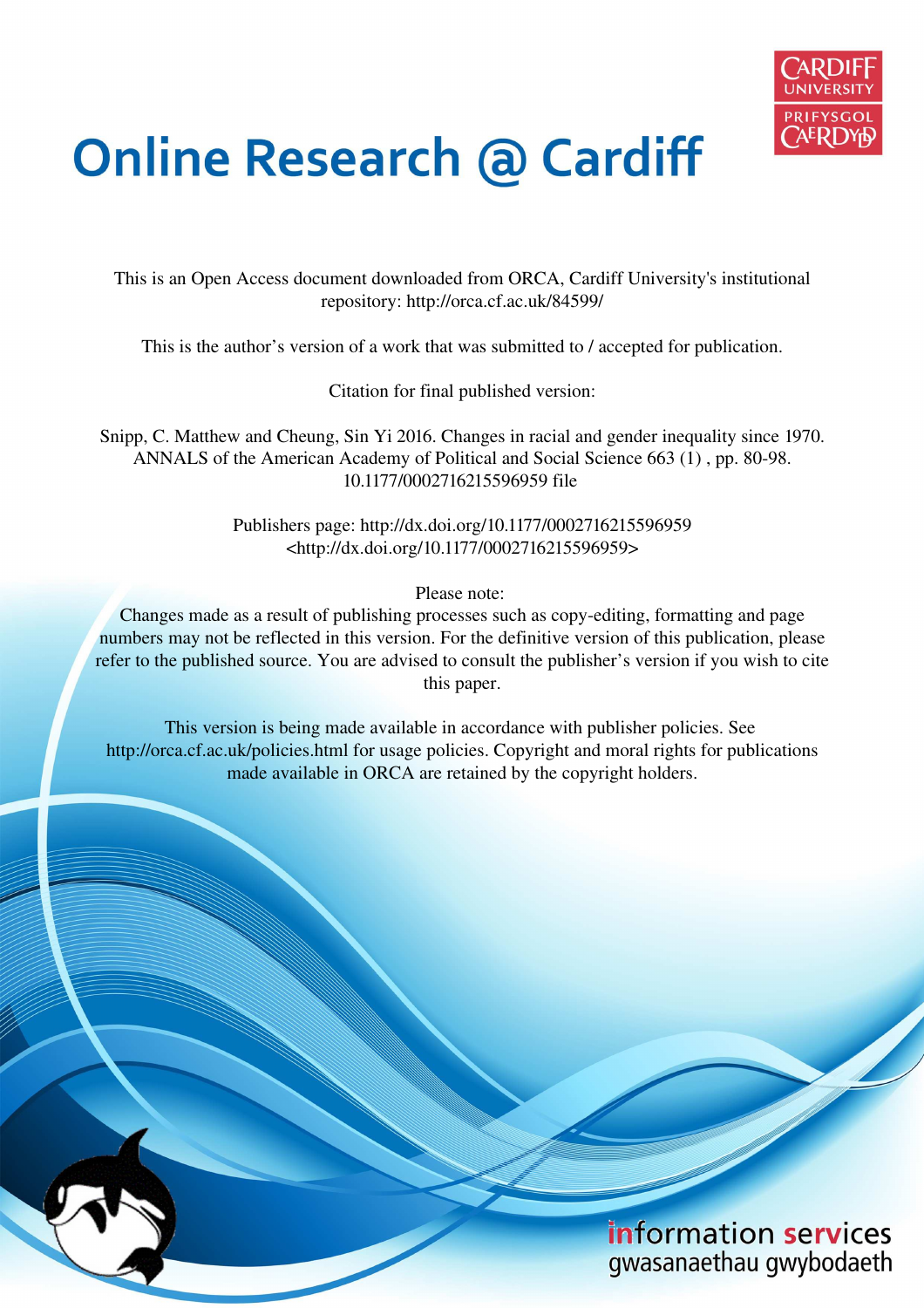# **Changes in Racial and Gender Inequality Since 1970**

C. Matthew Snipp Stanford University

Sin Yi Cheung Cardiff University

This paper was prepared for presentation at the conference *Living in a High Inequality Regime*, May 21, 2011, Madison, WI and for publication in a similarly titled book, edited by Alair McLean and David Grusky (Russell Sage, forthcoming in 2013).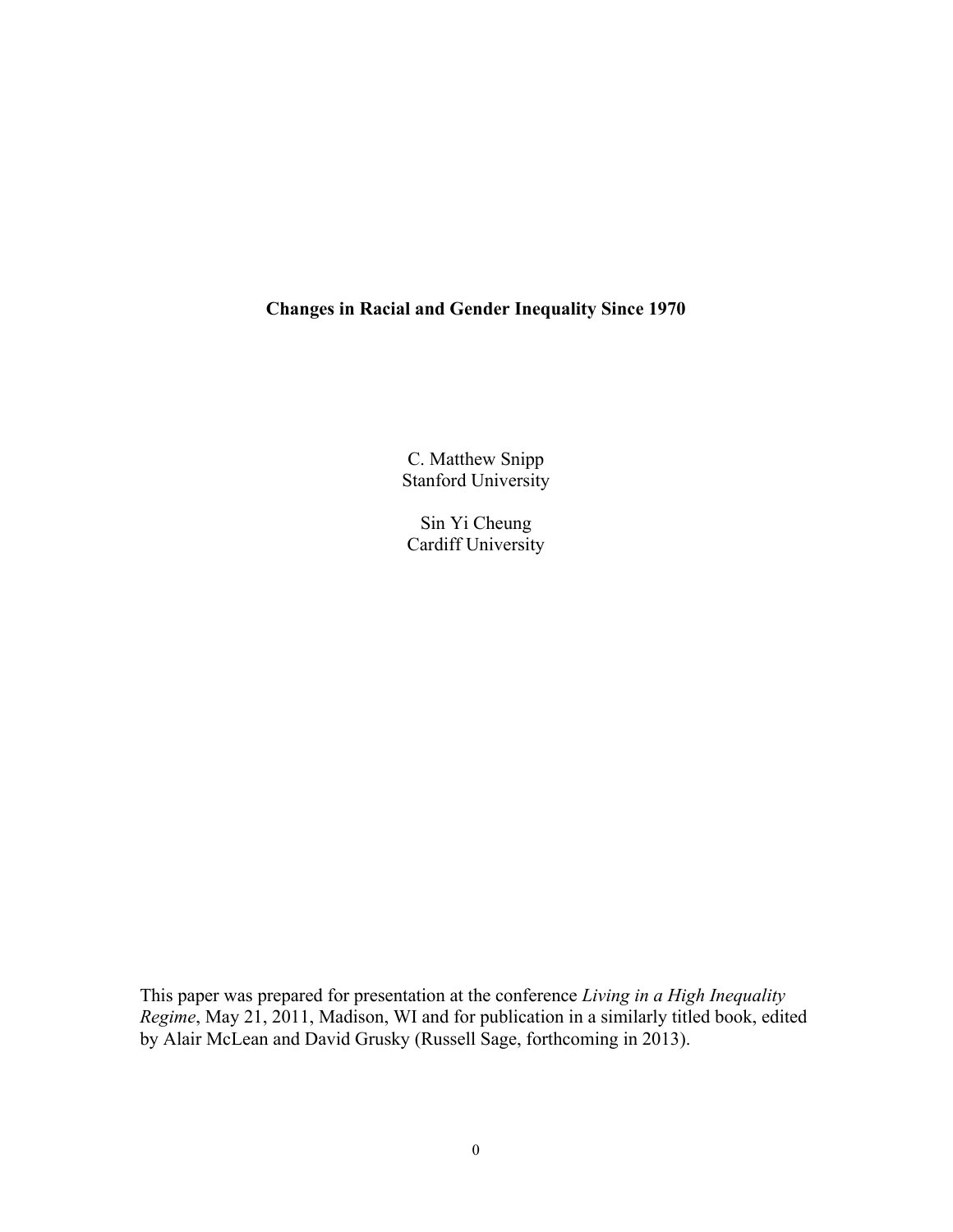#### **Changes in Racial and Gender Inequality Since 1970**

C. Matthew Snipp and Sin Yi Cheung

In their seminal work, *The American Occupational Structure*, Blau and Duncan (1967) had this to say about the nature of racial inequality in the early years of post-war America, still struggling with the issue of civil rights for African Americans and others.

"The general conclusion to which these findings point is that the American occupational structure is largely governed by universalistic criteria of performance and achievement, with the notable exception of the influence of race...An important exception to this pervasive universalism is the severe discrimination the Negro [sic] suffers at every step in the process toward achieving occupational success. Although there is some indication that discrimination against Negroes has declined in this century, and hence that universalism has continued to spread….But universalism cannot restore equality." (p.241)

The impact of the Blau and Duncan study on the ways that sociologists understand inequality is difficult to overstate. It precipitated a substantive as well as methodological revolution in the way that stratification research has been pursued since its publication.

A decade later, amid tremendous social upheaval and change, much of it directed at the problem of racial inequality, two of Duncan's students—Robert M. Hauser and David L. Featherman--undertook an equally ambitious effort to assess what these changes had wrought. After an exhaustive analysis of their data, Featherman and Hauser wrote:

"In sum, the evidence for trend in structural integration of the races is mixed. It confounds the always problematic association among cultural, structural, and political integration (Hechter 1971) and makes predictions about change in racial relations impossible and interpretations of trend highly problematic…if we accept our own alternative speculation…we would look for less long-range moderation of racial inequalities…Consequently, continued monitoring of trend is essential for both practical and theoretical reasons." (1978 pp. 382-384).

This conclusion and final admonishment by Featherman and Hauser (1978) motivates the subject of this paper, changes in racial and ethnic economic inequality since 1970.

The original Blau and Duncan (1967) study and the follow-up by Featherman and Hauser (1978) are foundational for assessing socioeconomic inequality in the latter half of the twentieth century. As noted, they bracket a period of tremendous change in American society but this work is also historically contained—it did not and could not anticipate the profound changes to take place in the coming decades. These were changes brought about by changing patterns of immigration, demands for recognition by groups such as Hispanics and American Indians, and growing numbers of women in the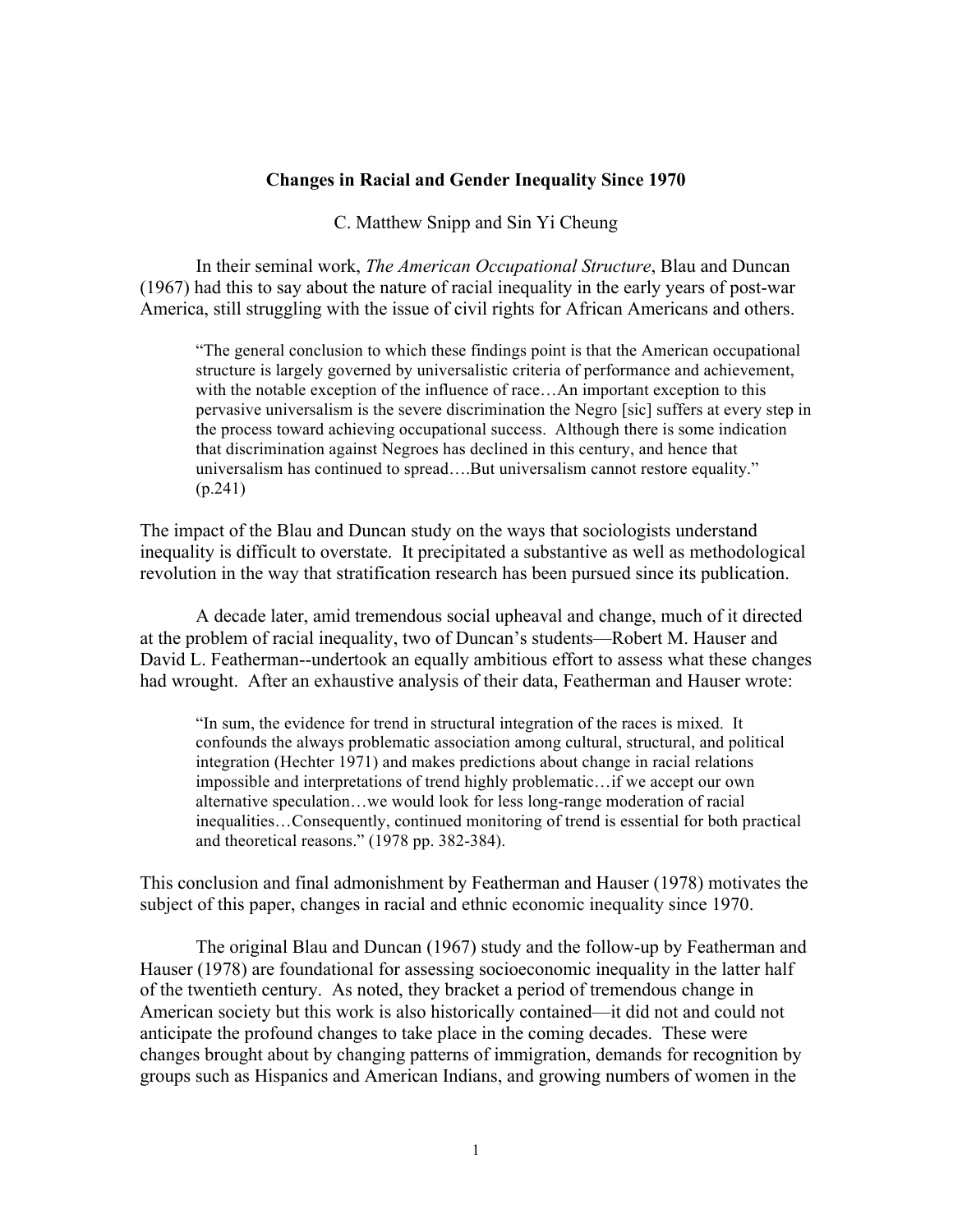workforce. Indeed, these studies focused primarily on men, and on Black-White difference.

The decades between 1970 and 2010 bracket a critically important period in the history of race and gender relations in the United States. Landmark court decisions and innovative legislation were starting to dismantle the most oppressive features of the American racial hierarchy in the years just prior to 1970. At the same time, women entered the paid labor force in record numbers. Gender discrimination became a recognized problem and outlawed by federal legislation. The social upheaval of the 1960s and 1970s precipitated an equally powerful backlash against these changes that culminated with the election of Ronald Reagan and a socially and fiscally conservative congress. The so-called "Reagan revolution" was marked by a serious effort to turn back earlier reforms and especially diminish the role of government in protecting minority rights.

Forty years later, an African-American man and a White woman were leading contenders as the presidential candidate of the Democratic party, followed by an unsuccessful bid by a White man and a White woman to become the president and vicepresident of the United States. The 2008 presidential campaign underscored the question of which was a greater disadvantage, race or gender and while the contest seemed to be settled in favor of gender other disturbing developments such as the mass incarceration of African-American men in the 1980s and 1990s re-opened debates about civil rights in America.

Thus, this paper focuses on two key generations connected with ascribed inequality—race and gender--in the United States. One is the formative years between 1970 and 1990, a time when civil rights enforcement and programs to ensure opportunities for women and racial minorities were relatively unfettered. The second generation, from 1990 to 2010 covers years in which these programs were in retreat, diminished by congress and the courts, civil rights enforcement waned, the so-called social "safety net" was dramatically revised, and the nation re-assessed its commitment to equality of opportunity for disadvantaged groups.

#### **Race, Assimilation, and Gender Inequality in American Society**

*Race, Assimilation, and Economic Inequality:* The sizable difference in Black-White incomes observed by Blau and Duncan (1967) and later by Featherman and Hauser (1978) stood out in sharp contrast when compared to the incomes received by workers with ethnic origins in Europe. The universalism noted by Blau and Duncan seemed to wash out any of the particularistic effects that might be attributed to ethnic origins and indeed, ethnicity appeared to matter little, positively or negatively with respect to the characteristics associated with higher or lower incomes.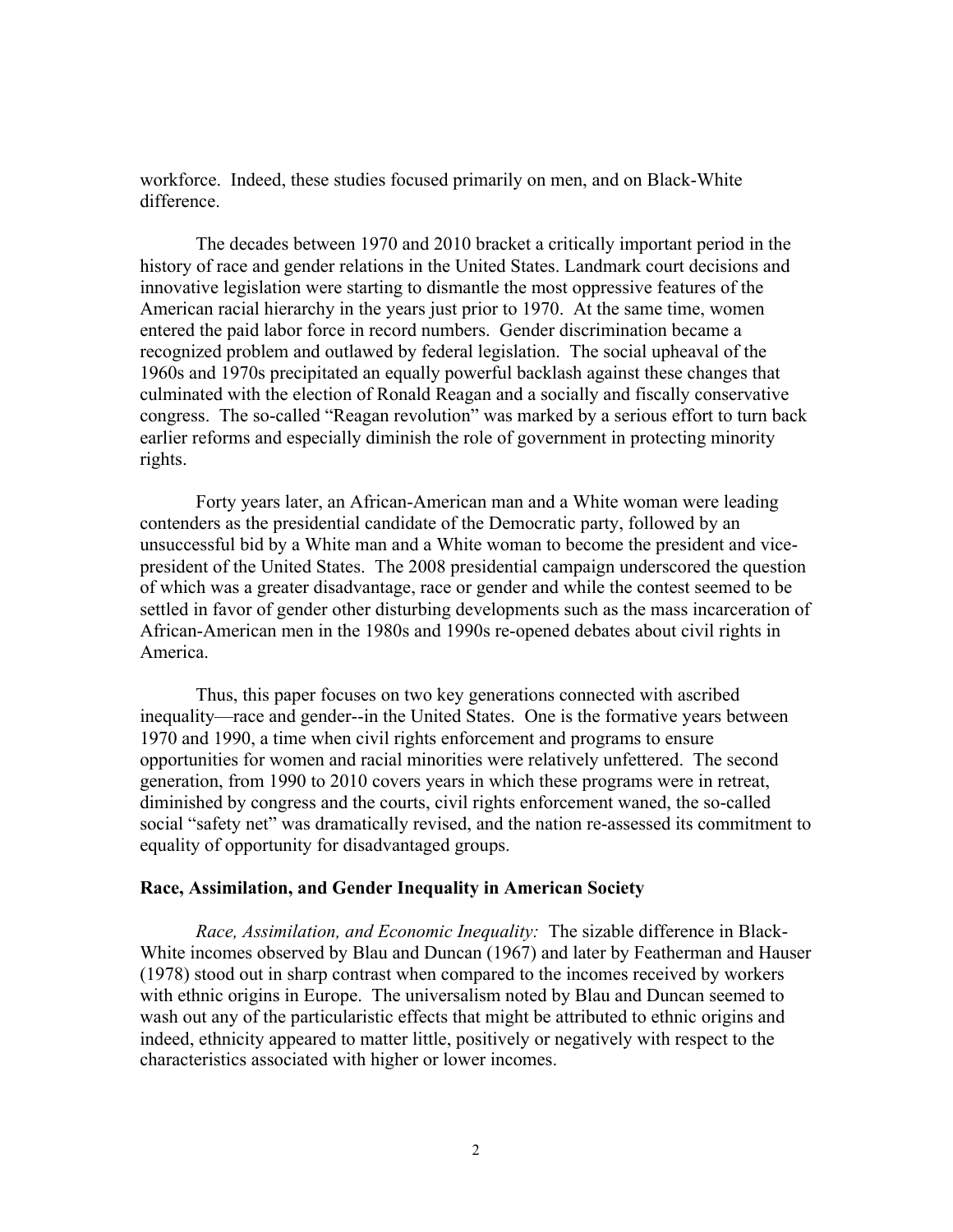Another way of framing this observation is that these workers were fully assimilated into the economic mainstream insofar as their ethnic origins were not a consideration in the processes by which income is determined. Economic assimilation, the incorporation of ethnic groups into the economy has been a mainstay in stratification research for generations. Observing the experiences of ethnic groups in early  $20<sup>th</sup>$  century Chicago, Robert E. Park and Ernest Burgess (1921) offered one of the first comprehensive treatments of assimilation. Park and Burgess were leading figures in the "Chicago school" of sociology.<sup>1</sup> They defined assimilation as a "process of interpenetration and fusion in which persons and groups…are incorporated with them into a common cultural life (Park and Burgess 1969, p.360). Park went on to conceptualize assimilation as a series of stages: contact, competition, accommodation, and finally assimilation.

Drawing on the experiences of European immigrants in Chicago provided Park and his colleagues an important frame for understanding assimilation. However, equally important is that this setting also was unique insofar as it rested upon newcomers from Europe. Namely, persons who within a generation or so, could shed all traces of their ethnic origins by changing their names, habits of dress, and learning American inflected English. In the course of leaving behind these markers of ethnicity, they avoided the stigmas attached to ethnic difference and folded themselves into White Anglo-American society. From this perspective, assimilation entailed becoming a recognizably White American. Be this as it may, because of Park and Burgess' influence, this view of assimilation dominated much of the sociological literature throughout the  $20<sup>th</sup>$  century. In particular because this work inspired numerous efforts to elaborate or otherwise revise Park's model by adding additional or different stages to his basic framework (Hirschman 1983).

The publication of Milton Gordon's *Assimilation in American Life* (1964) represents a major milestone in the conceptualization of assimilation, particularly because it articulated a highly complex view of assimilation moving well beyond the simplistic stage models that proliferated in the decades following the 1920s. Gordon's work articulated seven different types of assimilation: cultural (acculturation), structural, marital (amalgamation), identificational, attitude receptional (absence of discrimination), and civic (absence of value and power conflict). Gordon suggested that while these different types of assimilation might be related, one did not follow from the other. Nor did he contend that assimilation was linear process that follows some sort of temporal order. He argued, for example, that while African-Americans had been culturally assimilated, they had not been given widespread access (circa 1964) to organizations, clubs, and institutions of the host society, i.e. structurally assimilated. For social scientists concerned with social and economic disparities, it is structural assimilation that matters most.

<sup>&</sup>lt;sup>1</sup> Though a generation or two removed, Blau and Duncan also were members of the University of Chicago faculty at the time that the *American Occupational Structure* was written.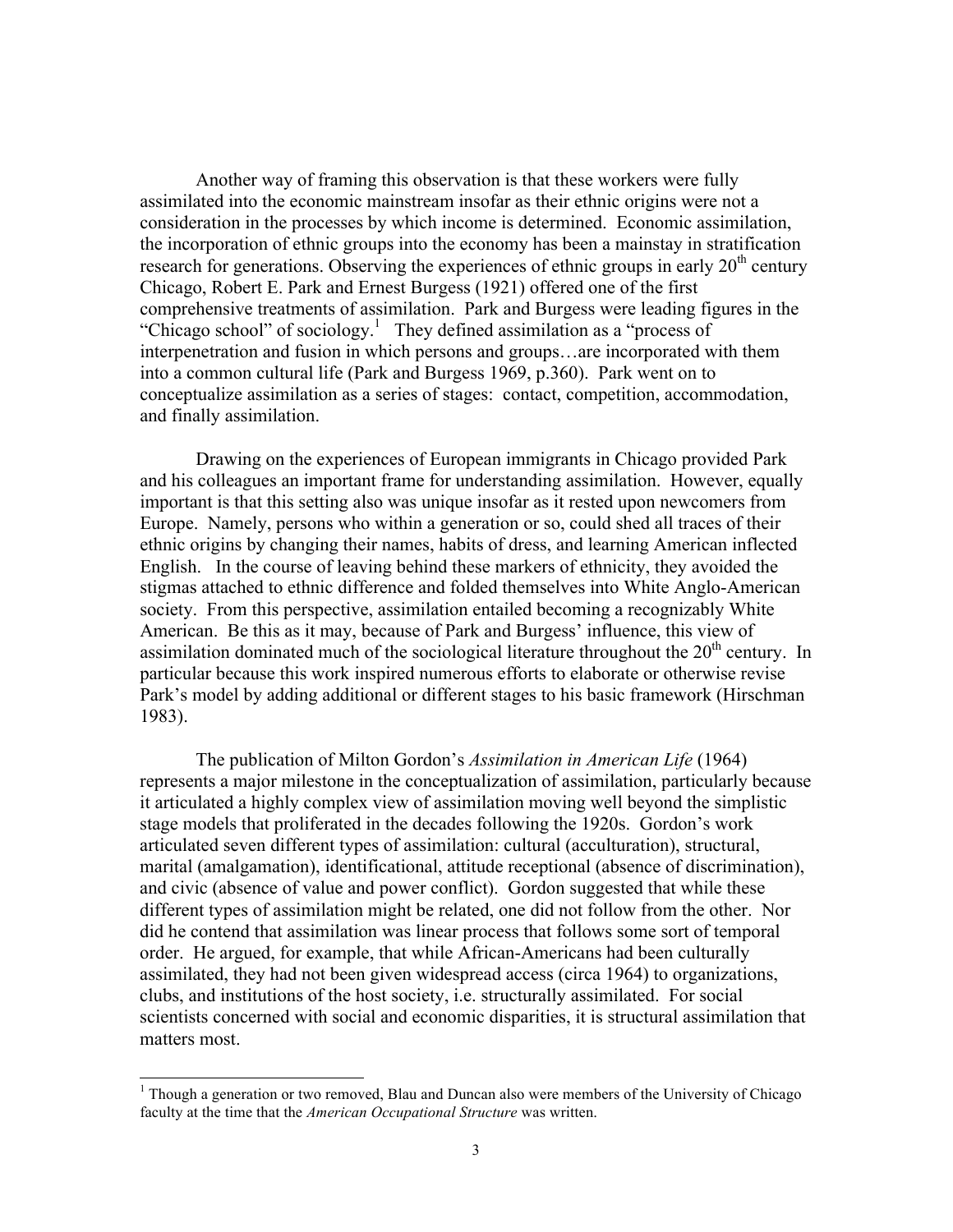Since the publication of Gordon's book, assimilation theorists put forth a variety of other sorts of schemes as alternative accounts. This work tried to acknowledge an ever more nuanced and complex understanding of the processes related to assimilation and particularly that some groups seemed to be assimilating more slowly than others, and for others, not at all. One framework for instance, was explicitly non-linear and multidirectional (Greely 1974). Another account stipulated that assimilation consisted of a set of sub-processes that operated more or less independently of one another.

 The ever more complex schemes put forth to model assimilation gave some social scientists pause to question the utility of this framework. Furthermore, that some groups in American society seemed wholly unable or unwilling to assimilate led to a mounting number of criticisms of this idea. By the late 1970s and early 1980s, the vast shortcomings in assimilationist thinking led many to abandon this idea as a useful explanation for understanding the nature of race and ethnicity in American society. In its place, theorists began to emphasize the salience and durability of ethnicity. These ideas hearkened back to an idea proposed by Horace Kallen in 1915. He argued that it was unreasonable to expect immigrants to fully abandon their ethnic heritage as a condition for participating in society and instead, it made more sense to think of American society as a multicultural aggregate as opposed to one where such differences have melted away. One such perspective counters that ethnicity plays a central role in the lives of the most acculturated groups (Glazer and Moynihan 1970) and even among groups once expected to disappear from American society such as American Indians, there has been a remarkable revitalization of ethnic awareness (Nagel 1996).

 While the vision of the United States as a multiethnic society addressed earlier limitations in assimilation theory, it also lacked the capacity to account for the experiences of a new generation of immigrants arriving in the country in the late  $20<sup>th</sup>$ century. These immigrants differed from earlier generations insofar as they were arriving from non-European origins—primarily from Mexico, Latin America, the Caribbean Islands, and Asia. Some of these immigrants were successfully incorporating themselves in American society while others were distinctly failing to do so. Segmented assimilation was proposed as a new form of assimilation in which immigrant groups became balkanized into discrete segments. Some of these segments were more successful than others in gaining education, employment and other scarce resources. The task of this perspective was to understand the origins of immigrant segmentation and why some groups were more successful than others in terms of becoming part of the economic mainstream (Portes and Zhou 1993). More recently, others have offered a full-scale rehabilitation of assimilation theory in an effort to make it more consonant with the experience of recent immigrants and to address the shortcomings identified with earlier assimilation theories (Alba and Nee 2003).

 However, we cannot emphasize strongly enough that we expect to find substantial differences among these groups. There are many reasons for this expectation as well as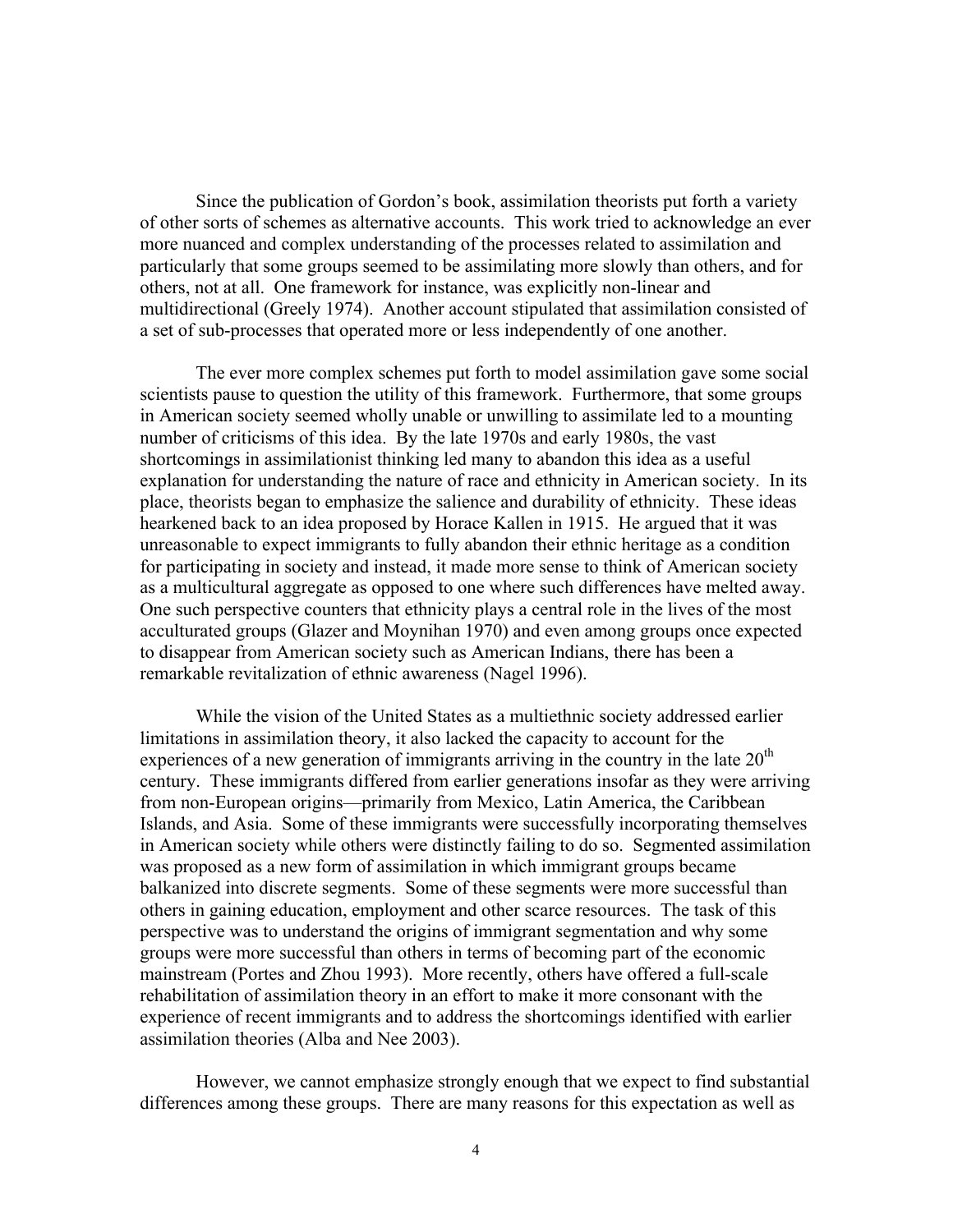research to support it (McCall 2001, Snipp and Hirschman 2005, Kim and Sakamoto 2010, Bloome 2014). One reason is the historical circumstances connected with these groups presence in the United States. Another is the spatial distribution of these groups. Latinos and Asians for example, are heavily concentrated in the western United States while there are large concentrations of African-Americans in the South and in rust belt cities. A substantial proportion of American Indians and Alaska Native reside in relatively remote rural locations. Similarly, these groups have different experiences with employment discrimination. For these reasons, we expect to find a great deal of heterogeneity among these groups with respect to their earnings.

*Race, Gender, and Economic Inequality:* There are voluminous literatures addressing racial inequality and gender inequality. Some of the issues of greatest interest have been noted above with respect to the economic incorporation of racial and ethnic minorities. Suffice it so say, explanations of gender inequality take a sharply different tack by focusing on gender roles, gender-based employment segregation and discrimination, and the preservation of male privilege in the workplace (e.g. Budig and England 2001, Padavic and Reskin 2002, Charles and Grusky 2004).

 Fusing the intersection of race and gender has been a serious challenge for students of inequality for theoretical as well as methodological reasons. Theoretically, the narratives about gender inequality invoke a host of conditions that are incommensurate with the circumstances associated with racial inequality and vice versa. This has led researchers to privilege one type of inequality at the expense of the other. Studies of racial inequality typically limit their attention to men while research about gender inequality most focuses on White women and men. As a Venn diagram, overlaying these two approaches neglects the experiences of minority women. However, there is a substantial consensus in the stratification literature that understanding social and economic inequality requires a broader focus that takes into count the intersectionality of multiple hierarchies. That is, that certain types of inequalities cannot be fully understood unless they are viewed in the context of other forms of stratification. The intersection of race and gender for example, cannot and should not be viewed as existing independently of one another (Collins 1998).

Taking note of the intersection of race and gender has evoked a growing body of literature in which a fundamental challenge has been to address the question of which is larger: inequalities based on race or inequalities based on gender? This research attempts to incorporate the effects of race and gender using two basic strategies. One has been to compare configurations of race and gender—Black women for example—against a single reference group such as White men (Corcoran and Duncan 1979). A second approach contrasts race effects by gender juxtaposed with gender effects by race (Kilbourne et al. 1994). As Greenman and Xie (2006) point out, there is a tendency in these approaches to treat race and gender as two separate components that can simply be added together to assess the cumulative disadvantages owing to the combined effects, or the intersection of these two dimensions of stratification. However, there is a case to be made that the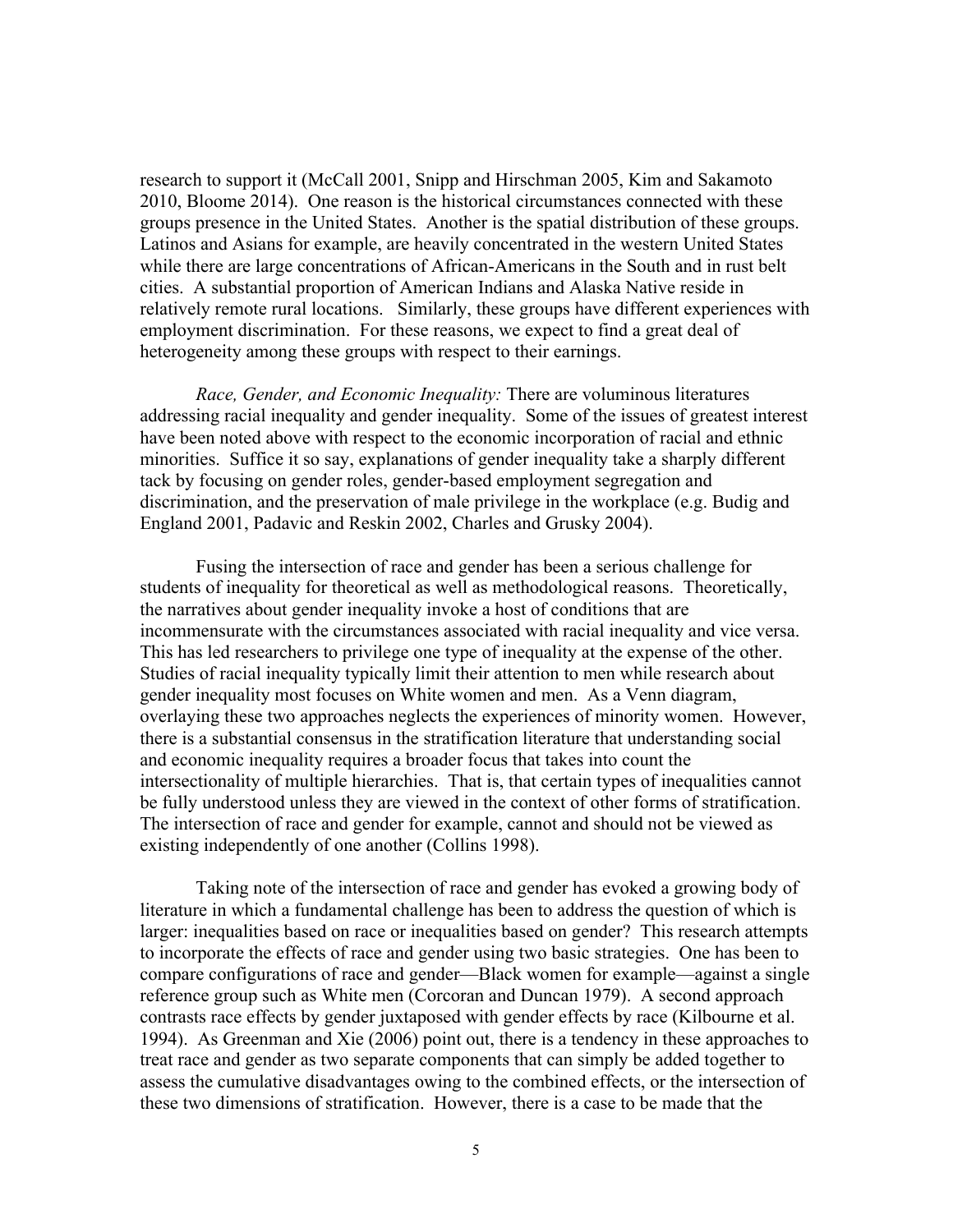effects of race and gender inequalities are larger (or smaller) than the sum of their parts; that they are indeed multiplicative as opposed to merely additive (Greenman and Xie 2006).

## **Data and Methods**

-

This chapter will seek to measure changes in economic inequality from the perspective of the wages earned by men and women and by racial and ethnic minorities in two putatively different historical regimes, and especially to gauge how the economic circumstances of American ethnic minorities and women in the labor force have evolved over the past forty years. We examine changes in gender inequality vis-à-vis changes in the economic circumstances among several different racial and ethnic minority groups.

Because the experiences of specific ethnic minorities have been decidedly different in this period, we will focus our attention on the largest and most prominent groups for whom data are available. Specifically, we turn our attention the following populations: Hispanics (of any race)<sup>2</sup>, and the non-Hispanic groups of African-Americans, American Indians and Alaska Natives, Asians, and Whites. We will be able to further disaggregate the Asian population into three sub-groups: Chinese, Filipino, and Japanese.

 We use decennial census data collected for the decades between 1970 and 2010. We are particularly interested in two periods that roughly correspond to two important generations in recent American history—namely changes taking place in the decades of 1970 to 1990 and the changes taking place between 1990 and 2010. These data were collected in large samples taken at the time of the census and for 2010; we will use the American Community Survey.<sup>3</sup> Our analytic strategy will consist of three components.

 Our analysis begins with an examination of median earnings for these groups relative to changes over time between men and women, and relative to White men and women. This is a descriptive benchmarking exercise because historically, White men have enjoyed a significant economic advantage relative to others and this exercise will document in gross terms how this differential has changed or remained the same. It is an open question about how White women might have similar or different advantages or disadvantages; especially because gender discrimination is embedded in a fundamentally different set of social processes connected with traditional gender roles, family responsibilities, occupational segregation. These are fundamentally different from the social antipathy behind racial discrimination.

 $2$  We regret that for 1970, the measure for Hispanic is based on surname and language. This is an

admittedly weak measure but the only one available for these years.<br><sup>3</sup> The American Community Survey replaces the data that was collected in the census long form sample that was discontinued in the 2010 census.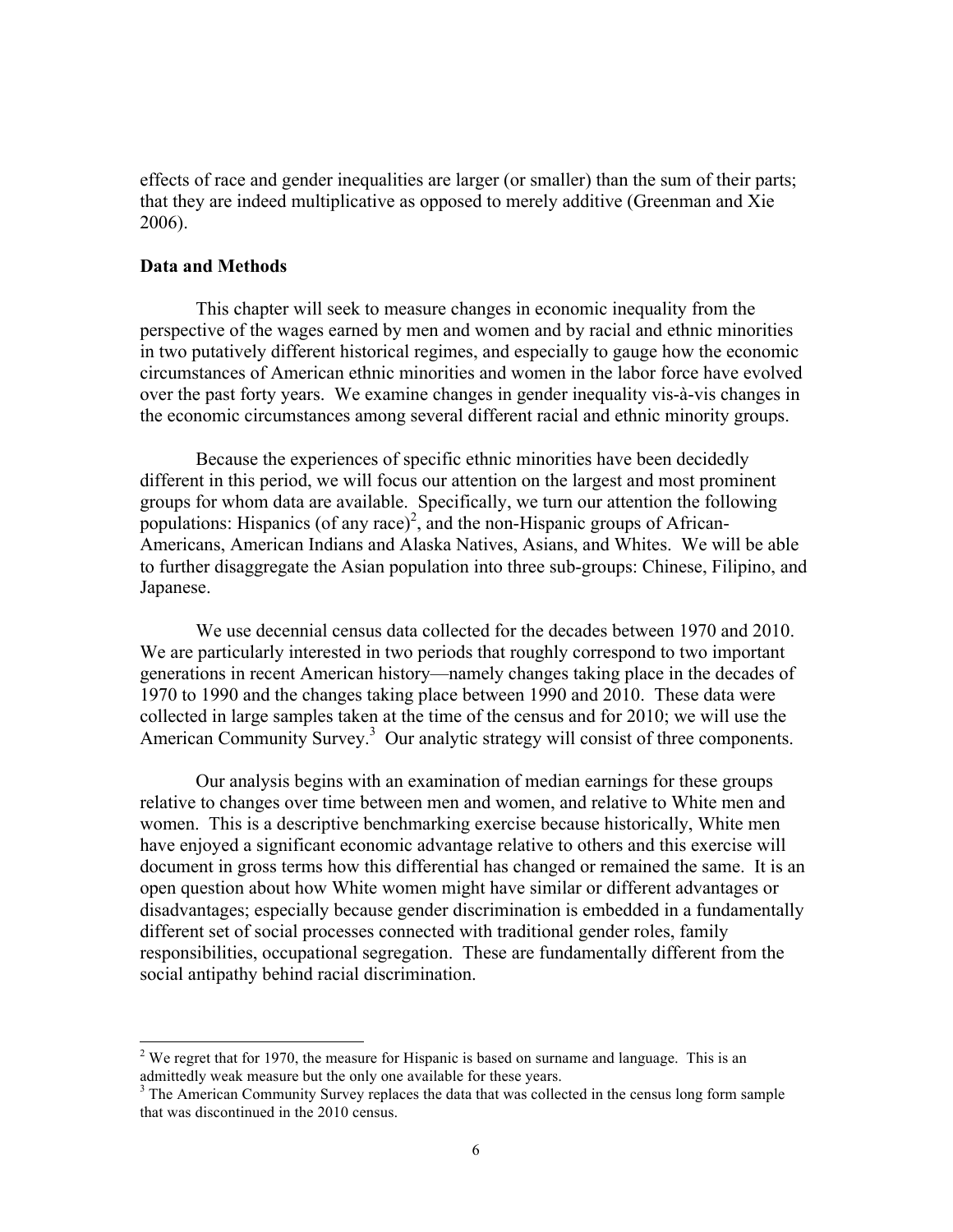Our second analysis uses weighted micro-data to examine the differential returns to investments in human capital. A persistent finding is that for some ethnic minorities such as African-Americans, the income accruing to additional years of education is not commensurate with income gained by Whites or even other ethnic minorities such as Japanese (Snipp and Hirschman 2005). We estimate multivariate models of earnings within each of these groups using data for employed workers—male and female-between the ages of 25 and 64.

 We present the results of the multivariate models in Tables 5A and 5B, for men and women respectively. We model the economic well-being of ethnic minorities reflected in earnings with respect to three types of effects: (1) gross, (2) total, and (3) direct and indirect effects. The *gross effect* is the effect of ethnic inequality between whites and ethnic minorities in terms of real 2009 dollar earnings. The *total effect* is the level of ethnic inequality net of age and birthplace. Direct effects measure the level of ethnic inequality on earnings after the effects of the remaining covariates (e.g. residence, education, and industrial sector) are removed. Indirect effects are the effects of ethnicity on earnings mediated through the covariates in our models. We calculate indirect effects by estimating successive regression equations and subtracting the ethnicity coefficients with the intervening variable from the ethnicity coefficients in the preceding equation without the intervening variable (Alwin and Hauser 1975).

#### **Observing Changes in Racial and Gender Inequality**

 Starting with the simple race- and gender-specific differences shown in Table 2, a couple of quick and not terribly surprising results are abundantly clear. One is that men earn more than women in every ethno-racial category. The other is that historically disadvantaged groups—namely African-Americans, American Indians, and Hispanics fare more poorly than Whites regardless of gender. However, it might come as a surprise to some that Asians, and particularly Japanese and Chinese workers fare about as well and in some cases better than White workers. Japanese men, for example, earned \$2,921 than White men in 1970 and four decades later, the earnings of the former exceeded the earnings of the latter by 24 percent (\$11,350). Chinese men earned less than Japanese men and less than White men in 1970. However, the earnings of Chinese men grew rapidly after 1990 and by 2009, they exceeded those received by White men by a modest 3.7 percent. The earnings of Chinese men also remained lower than their Japanese counterparts.

#### Table 2 about here

Similar patterns can be found among women. In 1970, the earnings of White women exceeded the earnings of Black, Hispanic and American Indian women. These disparities more or less remained intact in subsequent decades; in some cases shrinking and in others, growing. For example, in 1970 the earnings of White women exceeded those of African-American women by 28 percent and in 2009, the gap shrank to 14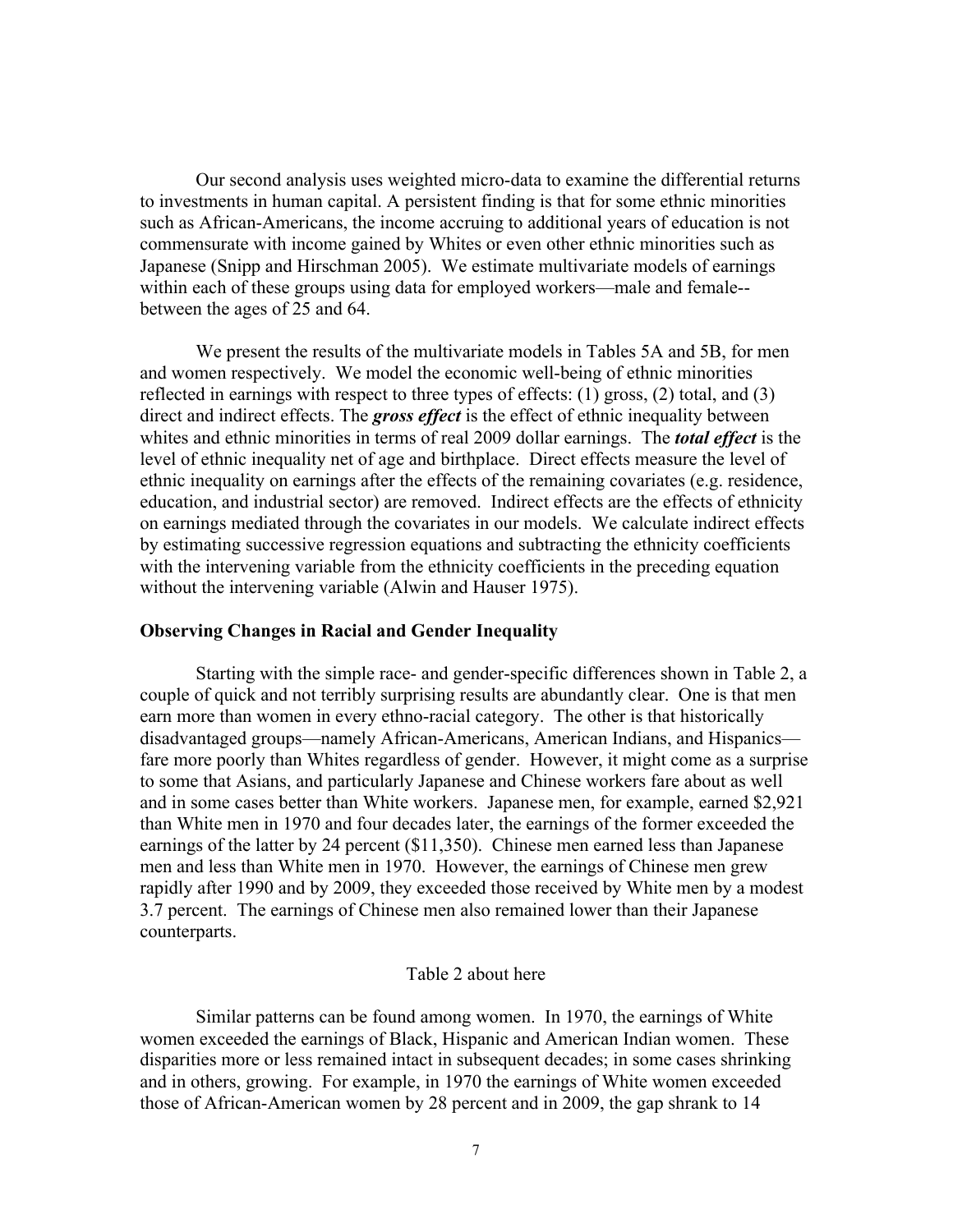percent. In contrast, the 1970 earnings of White women exceeded those received by Hispanic women by about 20 percent. The gap between White and Hispanic women subsequently grew to 50 percent in 2009. Interestingly, White women in 1970 earned less than Chinese or Japanese women. The earnings gap between White and Japanese women widened significantly between 1970 and 2009. Specifically, the earnings of Japanese women were nearly 20 percent higher than those of White women in 2009. Similarly, the gap between Chinese and White women also grew between 1970 and 2009, albeit more slowly.

 Historically, White workers and particularly White male workers have been viewed as representing the pinnacle of economic privilege in the United States. Yet compared to Asian workers, namely the Japanese and Chinese, it is plain that White workers are no longer alone at the top of the earnings hierarchy. This is a remarkable development and most likely reflects changes in the Japanese and Chinese labor force due to the 1965 modification of United States immigration laws. After 1965, as immigrants from Japan and China entered the U.S. to attend American colleges and to take employment in high paying professional positions, the result has been a steep rise in the economic standing of these populations. Fully unraveling the experiences of these groups is well beyond the intent of this paper. However, we will in a very limited way explore the effects of immigration in the multivariate models we will describe shortly.

It also is worth noting that the earnings of White male workers declined modestly between 1970 and 2009, while the Asian groups we have included in our analysis enjoyed earnings gains; some that were very large. Indeed, the declines in the earnings of White workers men did not differ much from declines in the earnings of Hispanic and American Indians men, keeping the earnings gap among these groups intact or exacerbating them between 1970 and 2009. For example, the mean earnings of White men were 41 percent greater than Black men in 1970 and this gap grew to nearly 71 percentage points in 2009. Taken together, immigration and aggregate earnings growth (and lack thereof) have propelled Asians into the top reaches of the earnings hierarchy while other groups lag ever farther behind.

*Race-specific Gender Inequality:* There are substantial gender-specific earning gaps across the ethno-racial groups shown in Table 3. White and Japanese workers have relatively high levels of gender inequality while Blacks and Filipinos display the lowest levels of gender inequality, with Hispanics, American Indians, and Chinese falling in the middle of these two extremes. The largest and most persistent earnings gap exists between White men and women and between Japanese men and women. In 1970, the earnings of White women were only 43 percent of the earnings received by White men. Nearly four decades later, the earnings of White women were still only 65 percent of the earnings of White men. From another perspective, White women earned \$29,000 less than White men in 1970 and this gap shrank to \$17,000 in 2009. A similar gap exists between Japanese men and women.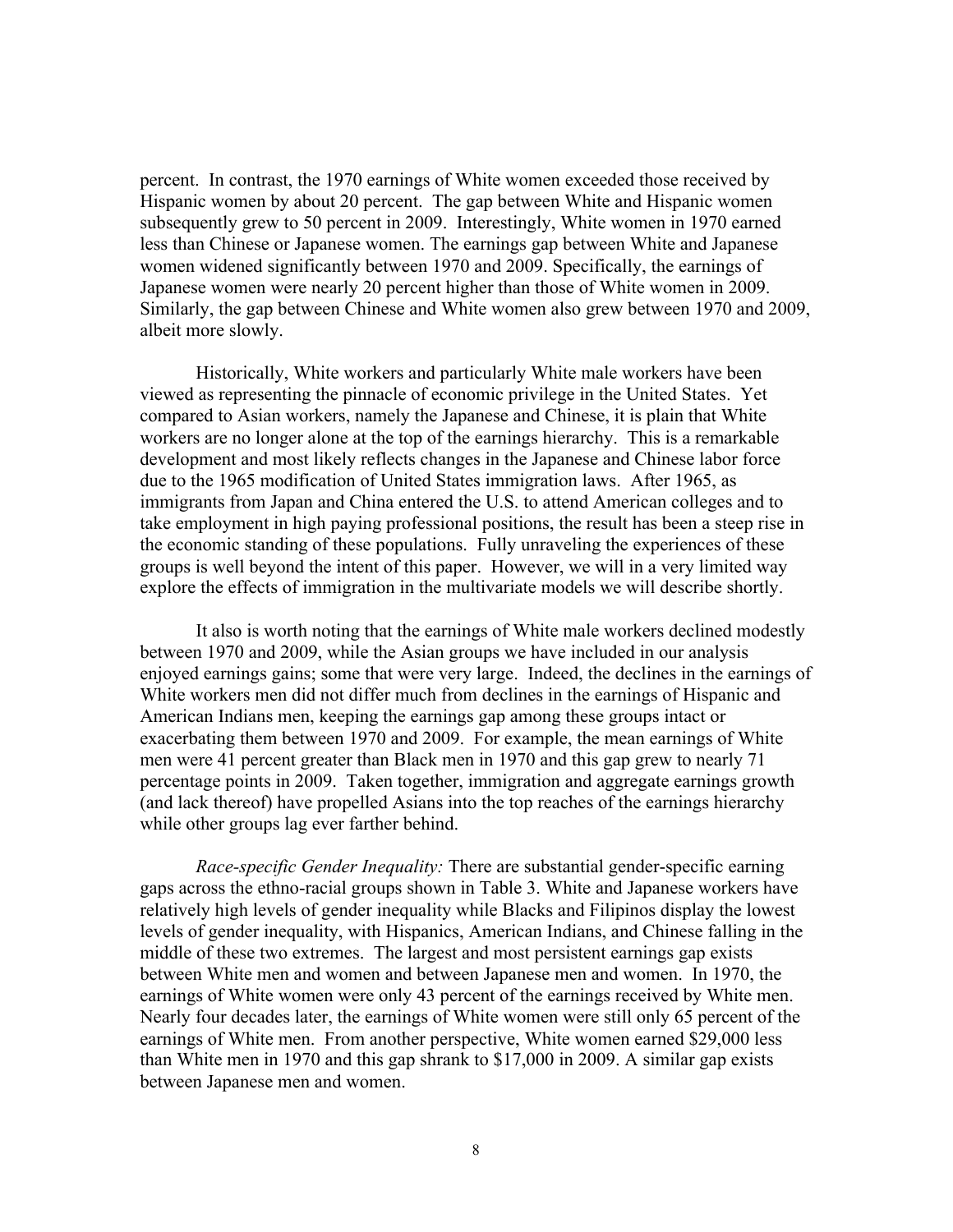## Table 3 about here

At the other end of the earnings spectrum, the gender gap is smallest for Black and Filipino men and women. In 1970, the earnings of Black women were 54 percent of the earnings of Black men. However, in the decades that follow, Black women enjoyed sustained gains and by 2009, their earnings were over 85 percent of their male counterparts. In dollar terms, the Black gender earnings gap was reduced by two-thirds between 1970 and 2009. Black men earned \$14,000 more than Black women in 1970 but by 2009, this gap had been reduced to slightly less than \$4,700. Filipinos display the lowest levels of gender inequality for all three periods. In 1970, Filipina women received earnings that were 67 percent of Filipino men, and by 2009, the earnings of Filipinas were 88 percent of the earnings received by Filipinos.

Another way of viewing race- and gender-specific earnings inequality is with respect to how minority men and women fare relative to White male and female workers. Table 4 shows the median earnings of minority male and female workers in relation to the median earnings of their White counterparts. For instance, in 1970, Black male workers earned \$19,282 less than White male workers; and this translates into a difference of black men earning about 61 percent of median White male earnings.

There are at least two noteworthy observations that can be made in Table 4. One is that in almost every instance, there is greater inequality among minority men relative to White men than among minority women relative to White women; in absolute as well as in relative terms. Of course, Asians are clearly an exception insofar as Asian men, especially Japanese men earn more than White men; and Asian women earn substantially more than White women. For example, in 2009, Chinese and Japanese women earned about 16 and 24 percent more respectively, than White women. A second and more important observation is that among non-Asian minorities, the earnings deficits relative to Whites are not much different today than they were in 1970. It is most striking for Hispanics insofar as the earnings of this group lags Whites by nearly \$20,000 (among men) and this is 35 percent larger than the 1970 deficit of \$14,608. One likely factor connected with the size of this deficit has been the dramatic increase in the number of unskilled or low-skilled Mexican immigrants entering the country since 1965.

## Table 4 about here

*Multivariate Models:* Immigration and other ethno-racial specific characteristics certainly account for some or most of the observed mean differences displayed in the preceding tables. For this reason, it is important to estimate multivariate models for the purpose determining the true magnitude of race- and gender-specific earnings differentials. As noted above, we use the logarithm of earnings to compensate for the skewness in the distribution and for the temporal heterogeneity in the variances of this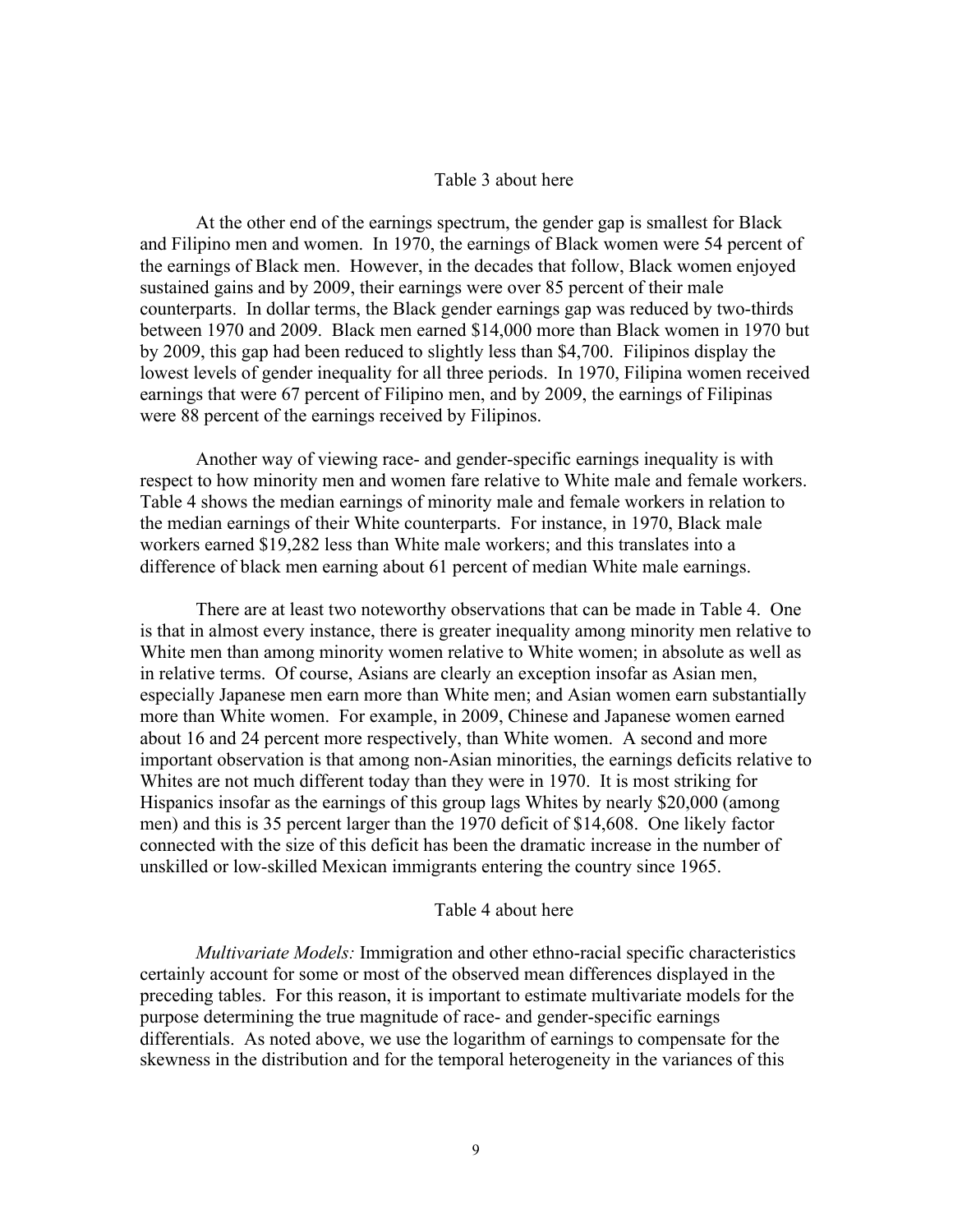measure.<sup>4</sup> Taking the antilog of the coefficients for race and ethnicity expresses their multiplicative effect on earnings. A value of 1.0000 indicates no effect; an effect that is less than 1.0000 depresses earnings and an effect greater than 1.0000 increases them. Gross effects are estimated by regressing log earnings on a series of dichotomous variables corresponding to the ethno-racial self-identification of respondents. We further decompose these effects by sequentially entering the control variables to obtain estimates of total effects (race and ethnicity net of age and immigration), indirect effects via a series of independent variables, and the direct effects of race and ethnicity net of the independent variables Further details about this analytic strategy are available from Alwin and Hauser (1975).

Table 5A contains the estimated effects for minority men relative to the earnings of White men (omitted category). In terms of gross effects, only Japanese men have consistently enjoyed higher earnings than White men. American Indian men have the consistently lowest earnings relative to White men, and as noted above, Hispanic male earnings have declined consistently relative to Whites. Most groups of minority men improved their status relative to White men in modest amounts between 1969 and 1989 but were virtually unchanged since then. Chinese men are the exception as they experienced a very sharp gain relative to White men between 1989 and 2009. Adding age and immigration to these simple models does little to change the coefficients displayed in the rows representing total effects in the three periods. The total effects differ only slightly from the gross effects of race and ethnicity.

Table 5B displays the same results from models estimated for women. In terms of gross effects, there is a smaller deficit between non-Asian minority women and White women than the deficit that exists for men. This was foreshadowed in the simple mean differences previously noted. Likewise, Asian women enjoy earnings that are well above those received by White women, and these too are larger than those observed among men. Over time, non-Asian minority women nearly closed the gap with White women in their 1989 earnings but fell farther behind by 2009. Asian women retained their advantages relative to White women, with little or no change over time. Controlling for age and immigration—Total effects—created a notably larger advantage for Asian women but with little influence on non-Asian minority women.

## Tables 5A and 5B about here

Turning to the indirect effects, the industrial sector in which these workers are employed virtually has no mediating effect for any of these groups and deserves no further comment. Residence also does not have a sizable role in mediating the influence of race and ethnicity on earnings among non-Asian minorities, especially Blacks and

-

 $4$  We provide an appendix that shows a corresponding set of models estimated in their original dollar metric. We consider these models less useful and potentially problematic due to the distributional qualities of the earnings variable. However, we provide them for readers who might wish to see the effects of race and ethnicity expressed in their original dollar metrics.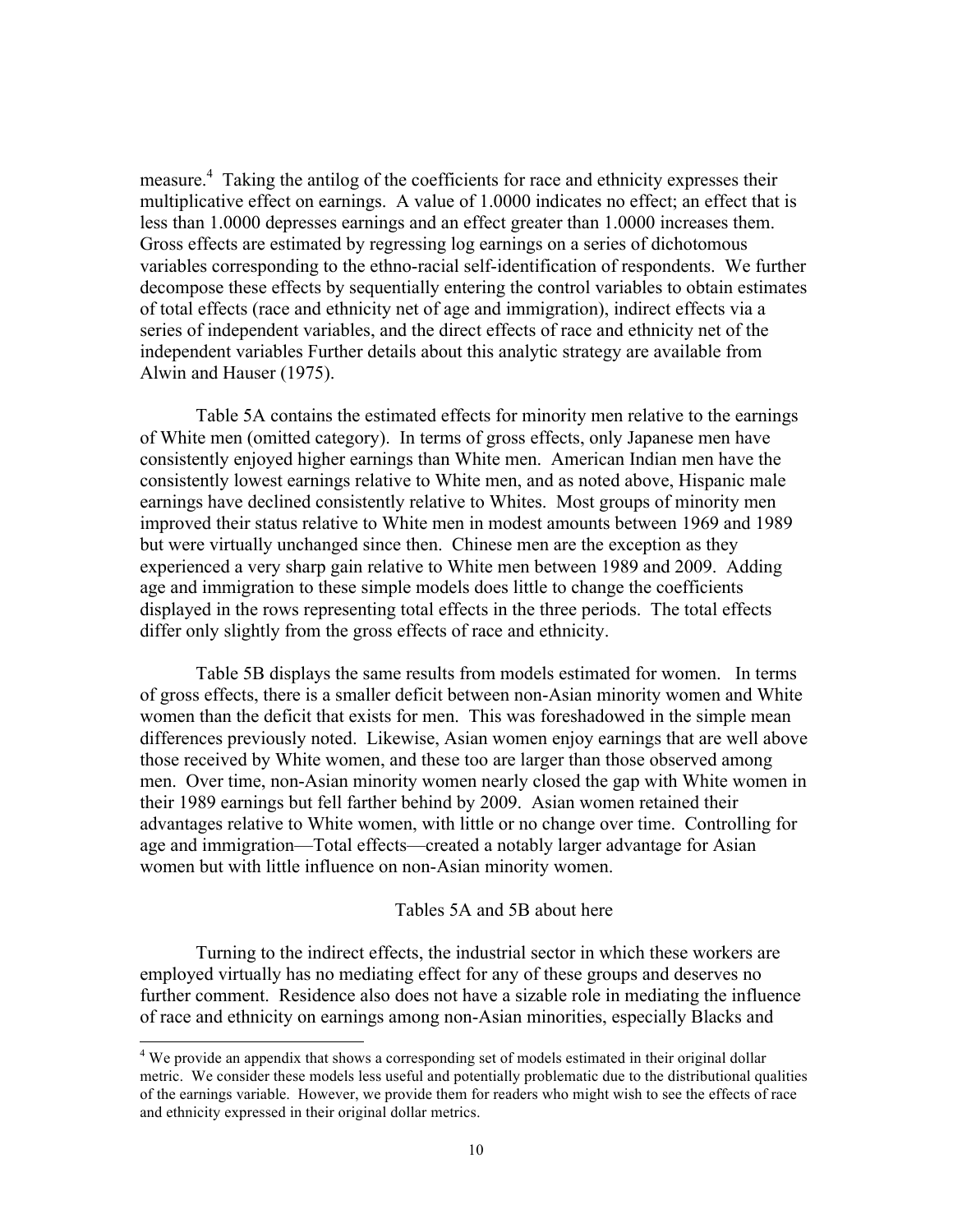Hispanics. Residence has a small dampening effect (about 5 percent) on the earnings of American Indians; most likely because non-metropolitan residence is virtually synonymous with the depressed conditions found in most reservations. Among Asians, the residence variables capture their concentration in urban areas of California and Hawaii; locations with relatively high prevailing wage rates. Temporally, the indirect effects of race and ethnicity via residence do not vary much from one period to another, nor are the effects very different for men than they are for women.

The indirect effects of race and ethnicity through marital status and the presence of children on earnings are also slight. For men, not surprisingly, marital status and children have almost no mediating influence on their earnings and temporal variation also is almost non-existent. Though among men, Black men seem to be most affected by the absence of family ties; but again, the indirect effect is small and yields only about a 5 percent penalty. A somewhat surprising finding is that the mediating influence of marital status and the presence of children is sizable in 1969, in the 10 to 15 percent range among non-Asian minority women but this penalty disappears in subsequent decades. To be sure, the direct effects of family ties (not shown) are large and significant in all three periods, and larger for women than for men. However, the indirect effects of race and ethnicity as mediated by family relationships in the form of spouses and children virtually disappeared in the decades following 1970.

For the most important indirect effects, it is not too surprising that the effects of race and ethnicity are most strongly mediated by education. For non-Asian minority men, the effect of race and ethnicity on schooling in turn diminishes earnings by about 10 to 15 percent, and by over 20 percent for Hispanics in 2009. This effect is substantially the same for women and varies relatively little over time. However, one exception is the mediating (and decrementing) influence of education among Hispanics has grown larger over time, from about 11 percent in 1969 to 22 percent in 2009, even after controlling for the direct effect of immigration. In contrast, Asians, especially Chinese and Japanese are predisposed to higher levels of educational attainment and this is manifest in a very strong positive indirect effect of ethnicity on earnings via educational attainment. This is most visible among the Japanese who enjoy a premium indirect effect that increases their earnings in the range of 16 percent to 19 percent for women and men, respectively.

Labor force participation as measured by the number of weeks worked and hours worked has an erratic effect that varies across years, gender, and race and ethnicity. Asian women, for instance, used to enjoy a premium via their labor force participation in 1969 and 1989 but this effect declined substantially in 2009. One exception is that the earnings of American Indians are negatively impacted by this group's tenuous connection to the labor force. For example, the indirect effect of being an American Indian via labor force participation decrements the earnings of these men in the range or 15 percent or more. Women are similarly impacted but to a lesser extent than men.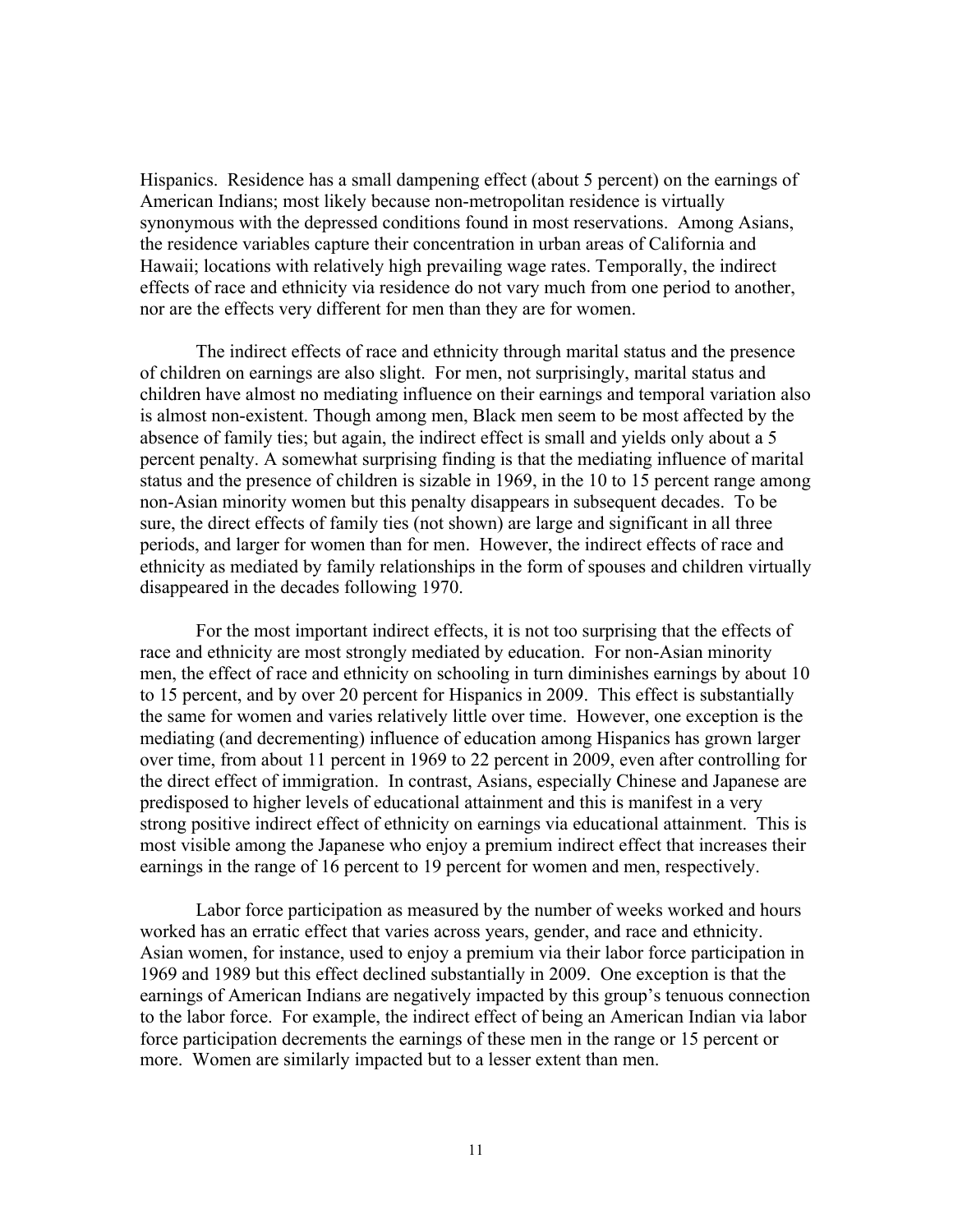Finally, the last three rows of Tables 5A and 5B show the direct effects of race and ethnicity controlling for the variables listed in Table 1. Comparing the direct effects to the uncontrolled gross effects of race and ethnicity shows that the control variables do account for a substantial amount of the gap between racial and ethnic minority workers and White workers. However, they do not fully erase this gap. Indeed the gap is large and surprisingly durable over time. Among non-Asian minority men, other characteristics being equal, their race caused an earnings decrement in the vicinity of about 20 to 30 percent in 1969. For Black men, this gap shrank significantly between 1969 and 1989; bringing their disadvantage to about the same as that of Hispanic and American Indian men. Since 1989, the race-specific earnings gap has remained virtually unchanged for non-Asian minority men.

Asian men and women were also disadvantaged in 1969 but much of the earnings gap relative to Whites was erased by 2009. However, the advantages that seem to have accrued to Asian men and women in recent decades virtually disappear once other characteristics are taken into account. That is, the gross effects showing the considerable advantage of Asian ethnicity virtually disappear once other factors are considered. The earnings of Chinese and Filipino men lag slightly behind the earnings of White men but Japanese men are an exception. Their earnings have modestly exceeded those of White men for the past two decades. Similarly, Asian women enjoy earnings that are virtually identical to White women. For these women, race may not a detriment to their earnings but this "equality" mimics the gender inequality experienced by White women.

For non-Asian minority women, their earnings grew substantially relative to the earnings of White women between 1969 and 1989. Black women, for example achieved parity with White women in the decades between 1969 and 1989. However, these gains were short-lived. Reversing this trend, race-specific earnings inequalities grew in magnitude between 1989 and 2009. By 2009, they hovered in the range of a 5 to 10 percent penalty for non-Asian minority women with characteristics similar to White women. This retreat from equality is difficult to explain but plainly, it exemplifies the dual disadvantages accruing to race and to gender.

#### **Concluding Remarks**

 We have endeavored to show the cross-cutting effects of race and gender on the earnings of American workers since 1969. The years just preceding 1969 were a time of historic, precedent setting social policies. The aim of these policies was to diminish the adverse effects of race and gender by outlawing labor market discrimination by employers; and by establishing programs to increase labor market opportunities for women and for members of disadvantaged minority groups. Taking stock of these policies, we expected to observe a trend of diminishing earnings gaps across these groups.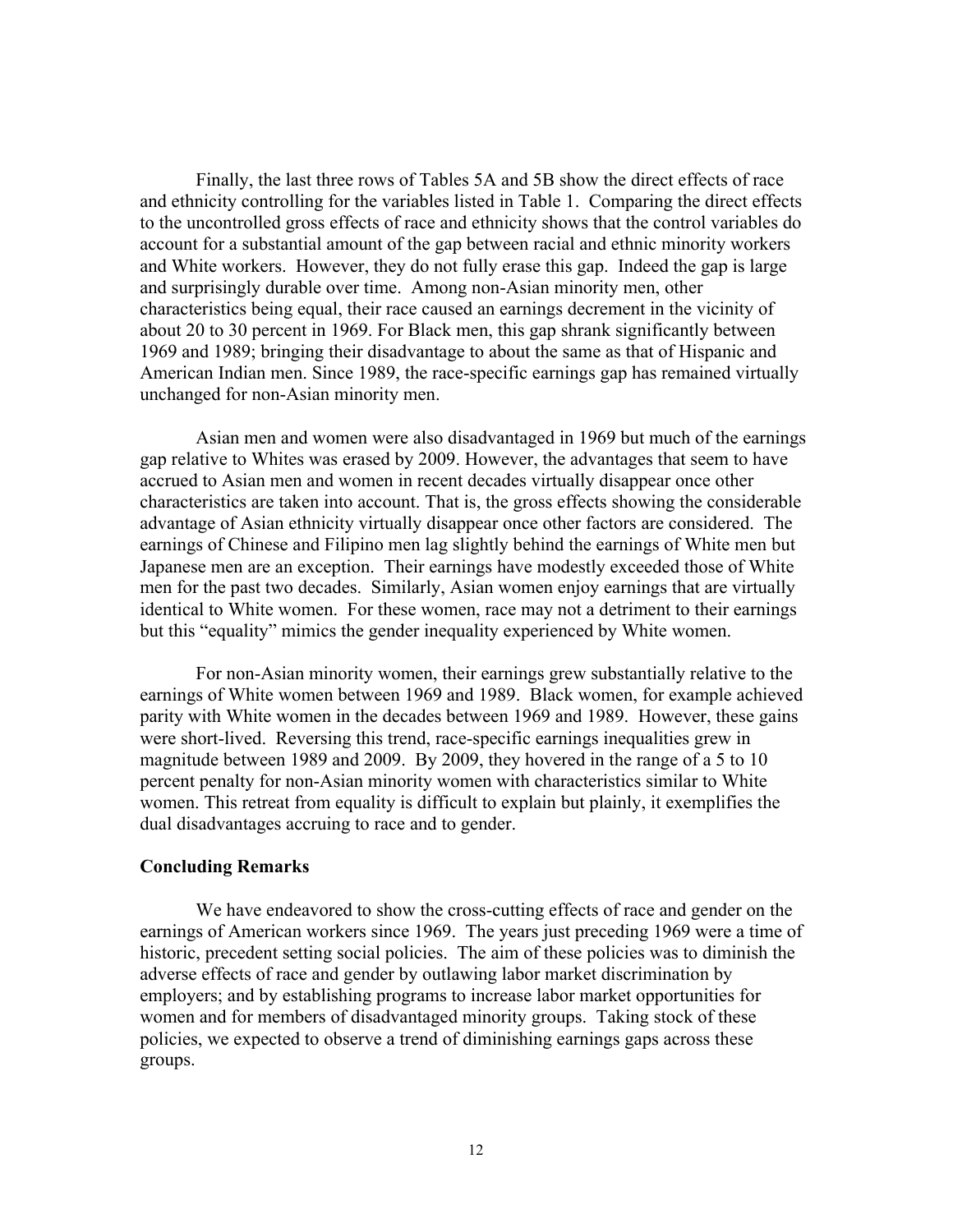What we found is perhaps not too surprising. In 1969, race mattered a great deal for material well-being. It mattered most for African-Americans but it also mattered for other groups as well. It mattered less for women only because White women were themselves disadvantaged and the objects of pervasive labor market discrimination. Four decades later, race continues to matter, though to a lesser degree than in the late 1960s. However, the way it matters is more complicated today than it was forty years ago. Comparing Black men and Japanese men to White men offers an instructive lesson because they reflect two very different sorts of experiences yet a common thread of persistent inequality runs through both of them.

 Looking at Japanese men first, they enjoyed earnings that were slightly higher than White men in 1969. However, these higher earnings were due to the fact that Japanese men also tended to be better educated than White men and clustered in areas with high prevailing wage rates such as California and Hawaii, among other characteristics that helped bring them into parity with White men. Taking these differences into account, the earnings of Japanese men fall well below the earnings of White men, by over 10 percent. Twenty years later, the earnings of Japanese men exceed those of White men by more than 25 percent and this advantage persists into the present. However, once differences in residence, education, and other characteristics are taken into account, the earnings of Japanese men are just slightly higher than White men. It seems fair to say that for Japanese men, they have attained parity with White men and their race no longer matters for them in the way that it did in 1969. These findings are consistent with data reported by Kim and Sakamoto (2010). However, this would not be a conclusion that could be made for Black men.

In 1969, the earnings of African-American men were about 42 percent lower than the earnings of White men. Taking into account that Black men tended to be less educated than White men, as well as other differences reduced the magnitude of this gap to about 28 percent. That is, differences between Black and White workers accounted for about one-third of the lower earnings by Black men but two-thirds of this gap remained unexplained and likely due to discrimination by employers. In 2009, the gross earnings differential between White and Black workers shrank slightly to 38 percent (down from 42 percent). However, nearly half of this gap (18 percent) can be explained by Black-White differences in other characteristics compared to one-third in 1969. The wage gap that cannot be explained by these characteristics has hovered around 20 percent since 1989. The good news is that this gap is smaller, the bad news is that it is still large, the worse news is that despite the rafts of social policies to change these conditions, the racial penalty accruing to Black men remains unchanged for a generation.

In the years since 2008, much has been written about whether America has become a post-racial society. To be sure, a small group of African-Americans have benefited from changes in American society taking place since World War II. One of them even managed to become elected to the nation's highest office. However, it would be a mistake to take these exceptions as proof of the rule. On the contrary, for the vast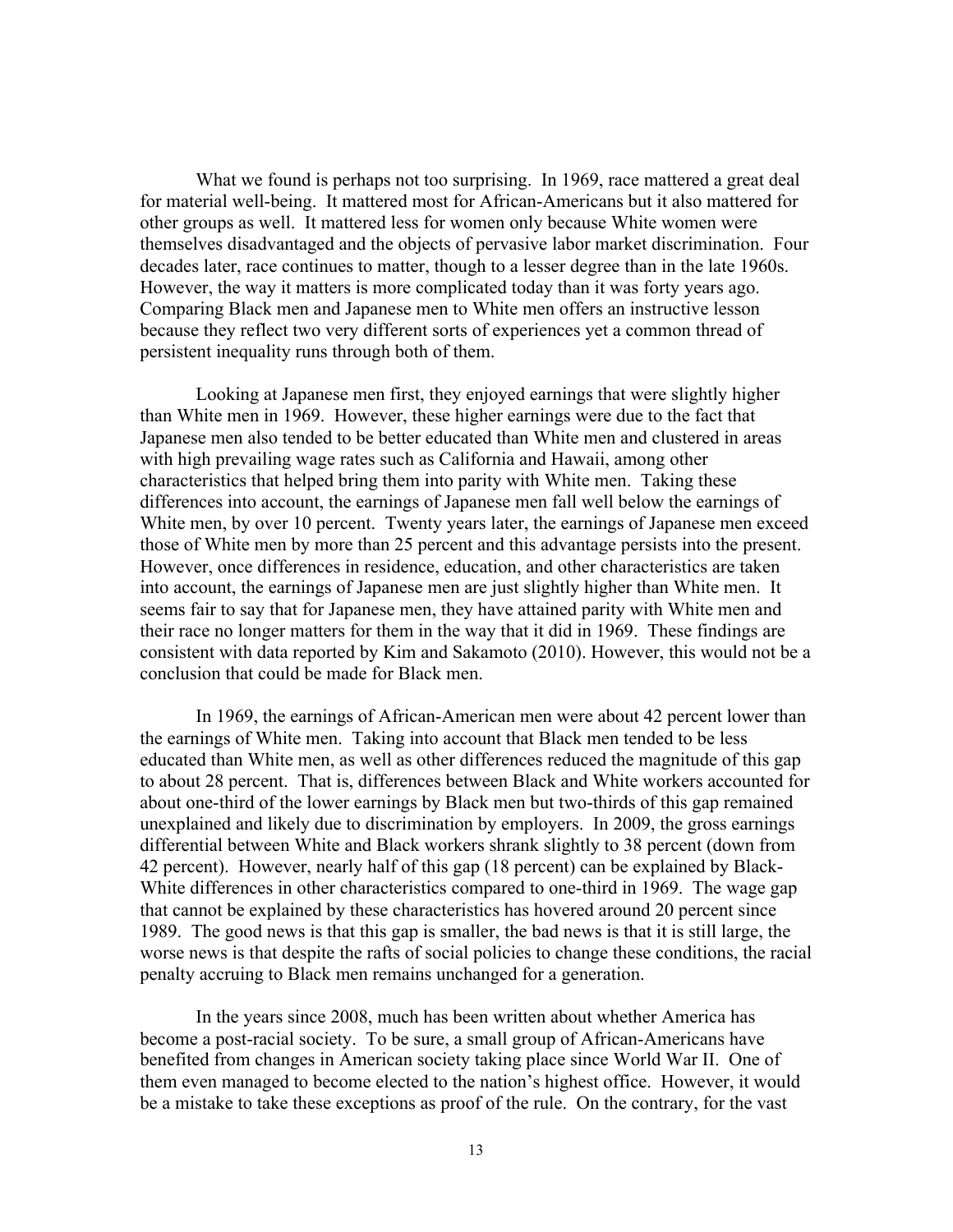majority of historically disadvantaged racial and ethnic minorities—Blacks, Latinos, and American Indians—race matters and it matters mightily for material well-being. It has mattered throughout this nation's history, it matters today, and there is every reason to believe that it will matter far into the foreseeable future.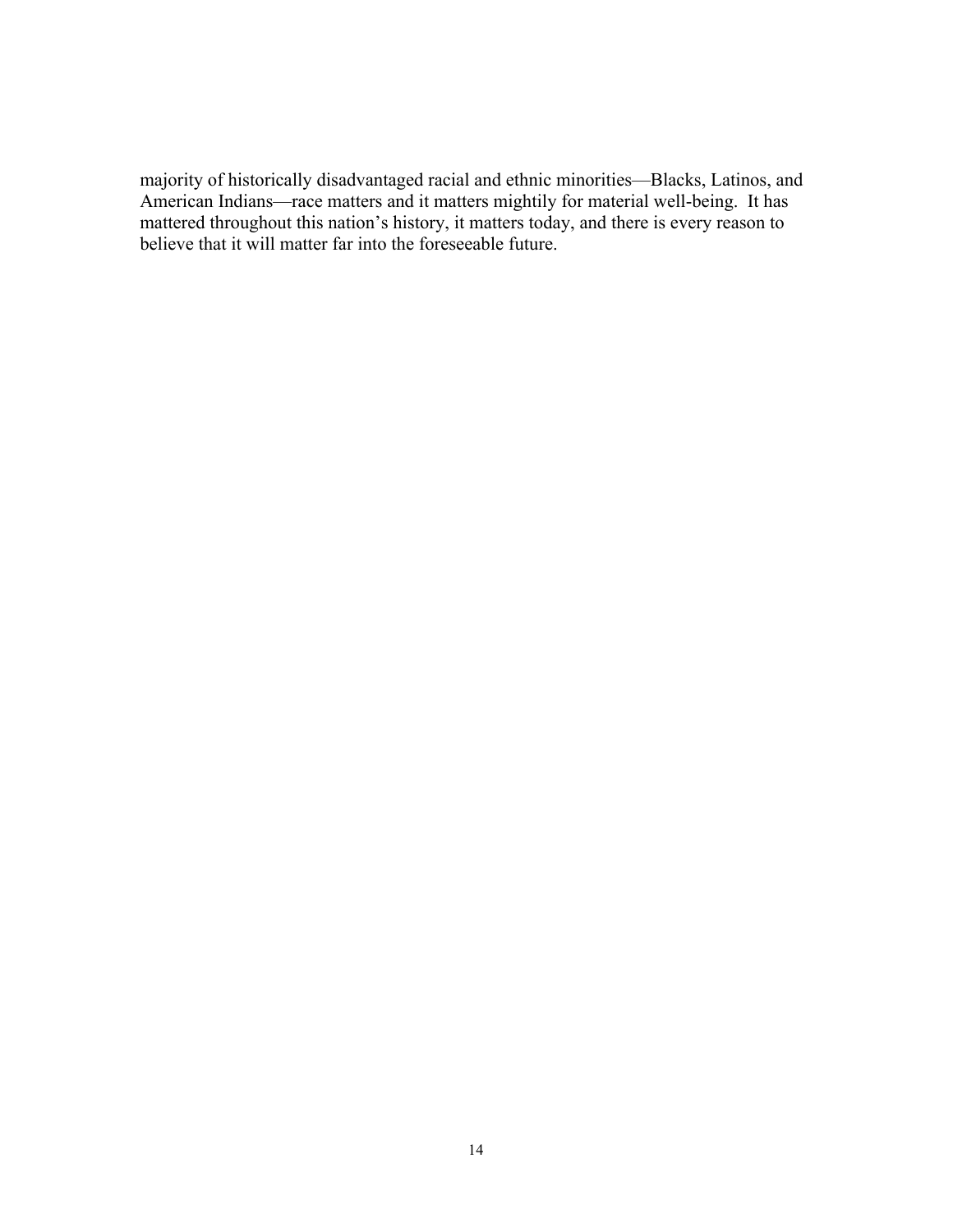# Table 1. Definition and Measurement of Demographic and Socioeconomic Characteristics

| Ethnicity                              | Self-reported racial identification. Hispanic is self-identified in a separate<br>item in the 1990 census and 2005-2009 American Community Survey. It is a<br>composite measure in the 1970 census. Whites are non-Hispanic Whites,;<br>Hispanic Blacks and Hispanic American Indians are coded as Blacks and<br>American Indians, respectively |
|----------------------------------------|-------------------------------------------------------------------------------------------------------------------------------------------------------------------------------------------------------------------------------------------------------------------------------------------------------------------------------------------------|
| Gender                                 | Self-reported gender, men and women.                                                                                                                                                                                                                                                                                                            |
| Age                                    | Age at last birthday (centered); and age squared.                                                                                                                                                                                                                                                                                               |
| Birthplace/length<br>of U.S. residence | A composite measure based on country of birth and place of residence five<br>years ago. Coded as native born; foreign born, in U.S. five years ago;<br>foreign born, not in U.S. five years ago,                                                                                                                                                |
| Place of residence                     | State or region of residence April 1, 1970, 1990; variable in the American<br>Community Survey. Coded for California; Hawaii; New York; South,<br>metropolitan area; South, non-metropolitan area; rest of the U.S.,<br>metropolitan; rest of the U.S., non-metropolitan.                                                                       |
| Education                              | Level of formal education attained, coded in four values: less than high<br>school (up to grade 11), finished high school (grade 12), some college (up to<br>3 years college), college or higher (4 or more years college).                                                                                                                     |
| Sector                                 | Composite variable based on class of worker and industry classification.<br>Coded as self-employed; government employed; retail trade, not self-<br>employed; other periphery, not self-employed, not government employed,<br>not in retail trade; other core, not self-employed, not government employed.                                      |
| Weeks worked<br>last year              | Number of weeks worked in 1969; 1989; and variable over the years prior to<br>2005-2009 in the American Community Survey. Median value was taken<br>where only ordinal measure was available in 1970.                                                                                                                                           |
| Hours worked<br>last week              | Hours worked during the week before the census (April 1) in 1970 and 1990,<br>variable across the years of 2005-2009 in the American Community Survey.<br>Median value was taken where only ordinal measure was available in 1970.                                                                                                              |
| Earnings                               | Total income received from wages and salaries, self-employment income<br>from farm and non-farm sources. Earners with zero or negative incomes<br>were excluded from each sample.                                                                                                                                                               |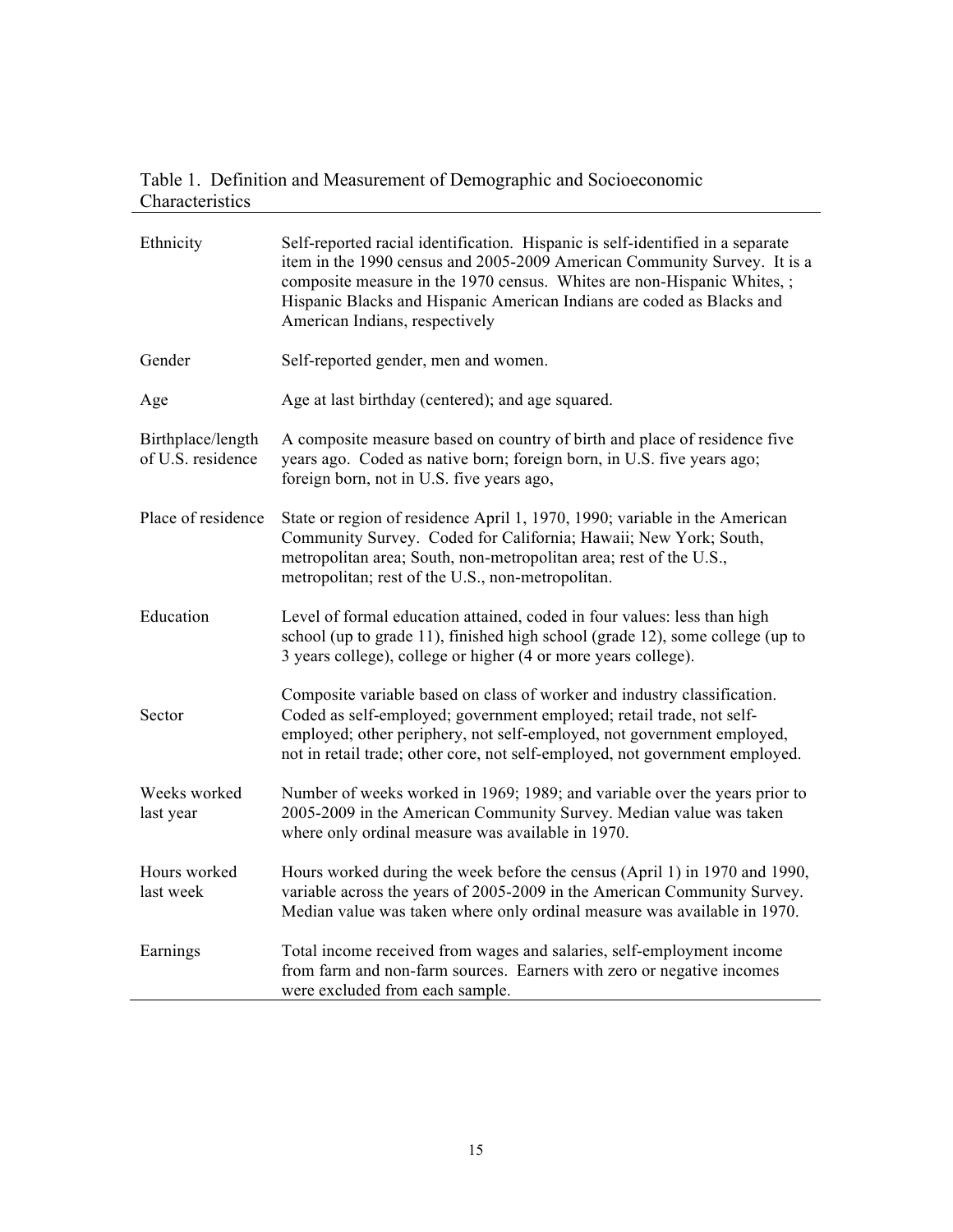|                     | 1970   |        |        | 1990   | 2009 <sup>1</sup> |         |  |
|---------------------|--------|--------|--------|--------|-------------------|---------|--|
| Race/Ethnicity      | Male   | Female | Male   | Female | Male              | Female  |  |
| Whites              | 49,958 | 21,327 | 48,440 | 25,950 | 47,670            | 31,050  |  |
| <b>Blacks</b>       | 30,676 | 16,653 | 32,005 | 25,639 | 31,890            | 27,240  |  |
| Hispanics           | 35,350 | 17,821 | 29,756 | 20,068 | 27,945            | 20,700  |  |
| Japanese            | 52,879 | 25,709 | 59,988 | 32,870 | 59,020            | 38,430  |  |
| Chinese             | 41,193 | 23,664 | 41,520 | 27,680 | 49,410            | 35,856  |  |
| Filipinos           | 35,350 | 23,664 | 40,655 | 31,349 | 41,724            | 36,774  |  |
| American<br>Indians | 31,844 | 12,562 | 30,860 | 19,030 | 30,015            | 22,700  |  |
| Un-weighted N       | 397868 | 244706 | 925784 | 820634 | 3173637           | 2946000 |  |

Table 2. Race/ethnic-specific median earned income (2009 constant dollars) for men and women ages 25 to 64, 1970, 1990, and  $2009^1$ .

Sources: Integrated Public Use Microdata Samples (IPUMS) based on weighted data from 1970 and 1990 decennial census data supplied by the Minnesota Population Center, University of Minnesota; U.S. Bureau of the Census American Community Survey.

<sup>1</sup>American Community Survey data aggregated across 2005 to 2009.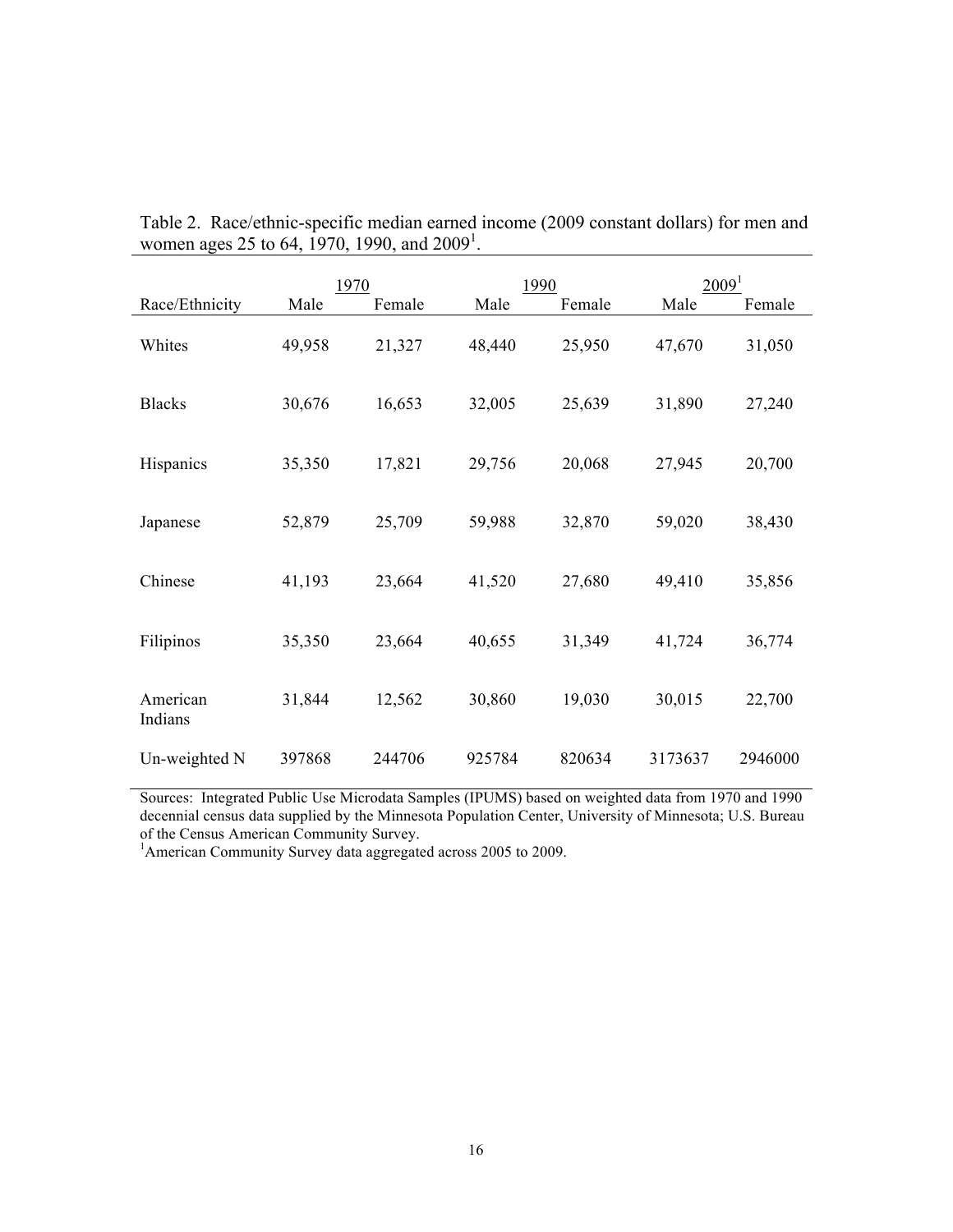| ັ<br>$\overline{\phantom{a}}$ | 1970          | 1990          | 2009 <sup>1</sup> |
|-------------------------------|---------------|---------------|-------------------|
| Race/Ethnicity                | (Female/Male) | (Female/Male) | (Female/Male)     |
| Whites                        | 42.7          | 53.6          | 65.1              |
| <b>Blacks</b>                 | 54.3          | 80.1          | 85.4              |
| Hispanics                     | 50.4          | 67.4          | 74.1              |
| Japanese                      | 48.6          | 54.8          | 65.1              |
| Chinese                       | 57.4          | 66.7          | 72.6              |
| Filipinos                     | 66.9          | 77.1          | 88.1              |
| American Indians              | 39.4          | 61.7          | 75.6              |

Table 3. Gender specific median earnings differentials in percentage by race for workers ages 25 to 64, 1970 to 2009<sup>1</sup>.

Sources: Integrated Public Use Microdata Samples (IPUMS) based on weighted data from 1970 and 1990 decennial census data supplied by the Minnesota Population Center, University of Minnesota; U.S. Bureau of the Census American Community Survey.

<sup>1</sup>American Community Survey data aggregated across 2005 to 2009.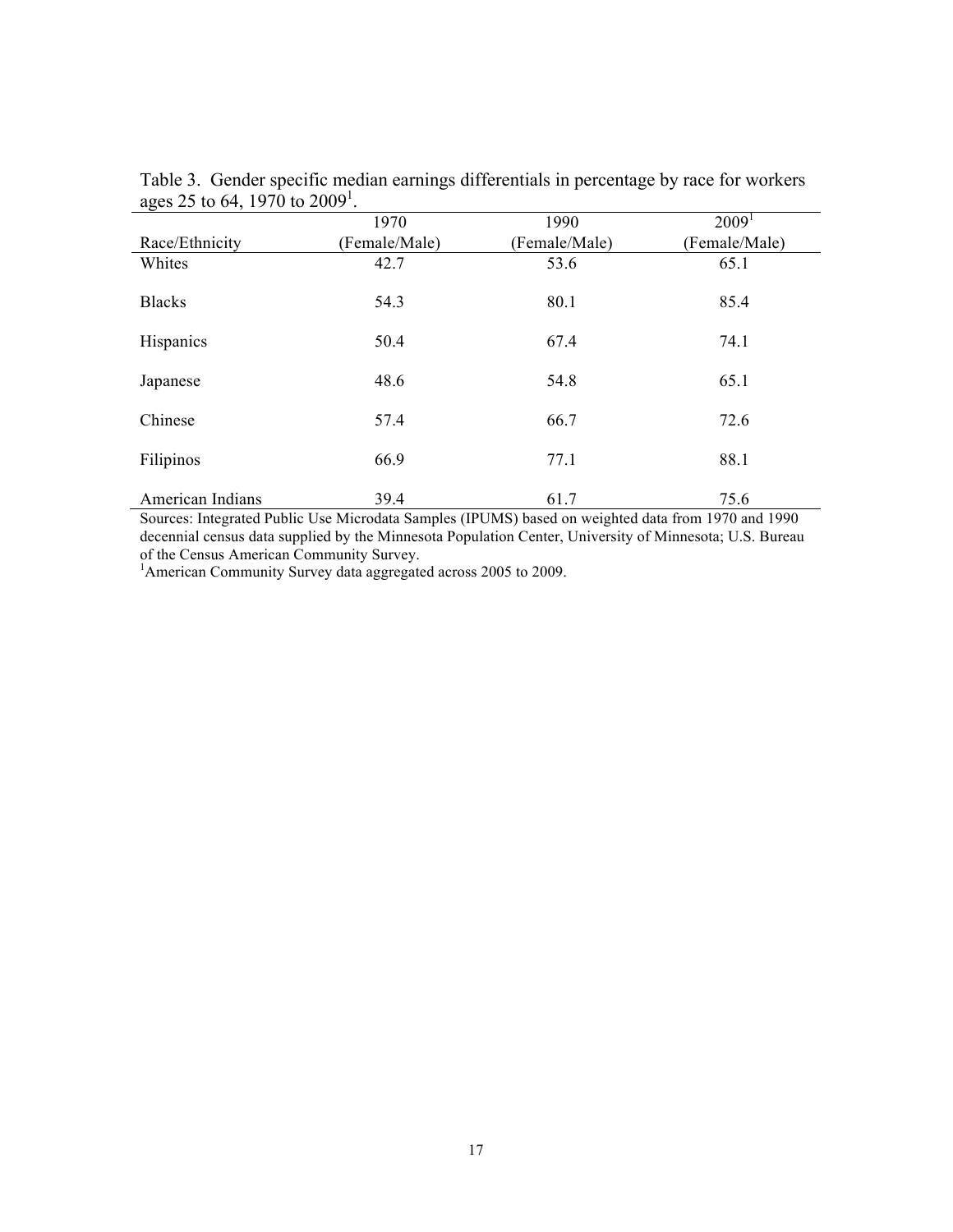|                     | 1970  |        |       | 1990   | 2009 <sup>1</sup> |        |  |
|---------------------|-------|--------|-------|--------|-------------------|--------|--|
| Race/ethnicity      | Male  | Female | Male  | Female | Male              | Female |  |
| <b>Blacks</b>       | 61.4  | 78.1   | 66.1  | 98.8   | 66.9              | 87.7   |  |
| <b>Hispanics</b>    | 70.8  | 83.6   | 61.4  | 77.3   | 58.6              | 66.7   |  |
| Japanese            | 105.8 | 120.5  | 123.8 | 126.7  | 123.8             | 123.8  |  |
| Chinese             | 82.5  | 111.0  | 85.7  | 106.7  | 103.7             | 115.5  |  |
| Filipinos           | 70.8  | 111.0  | 83.9  | 120.8  | 87.5              | 118.4  |  |
| American<br>Indians | 63.7  | 58.9   | 63.7  | 73.3   | 63.0              | 73.1   |  |

Table 4. Race/ethnic-specific median earnings differentials (in percentage) for racial and ethnic minorities relative to White workers ages 25 to 64, by gender, 1970 to 2009<sup>1</sup>

Sources: Integrated Public Use Microdata Samples (IPUMS) based on weighted data from 1970 and 1990 decennial census data supplied by the Minnesota Population Center, University of Minnesota; U.S. Bureau of the Census American Community Survey.

<sup>1</sup>American Community Survey data aggregated across 2005 to 2009.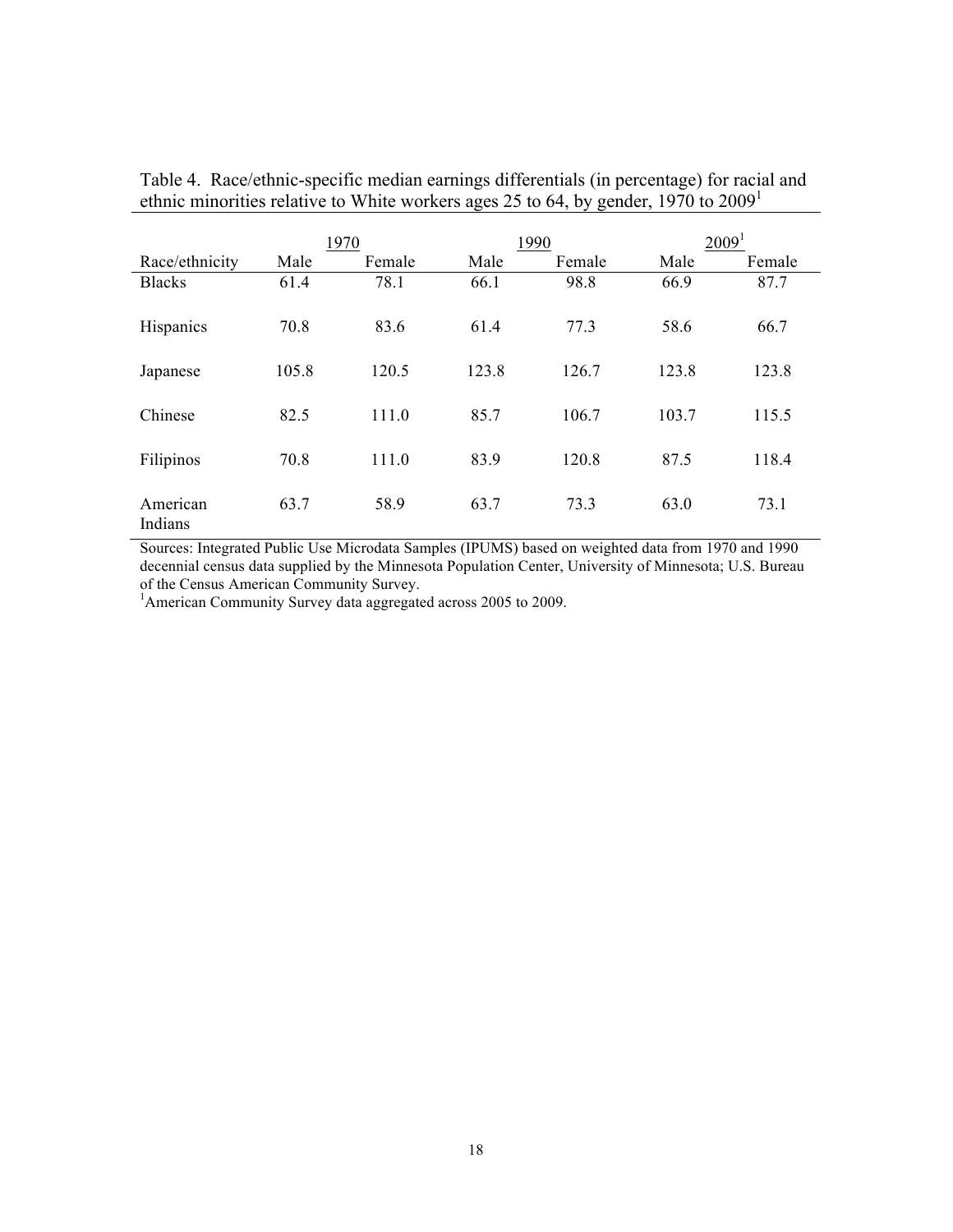|               | American     |              |        |          |         |          |          |  |  |
|---------------|--------------|--------------|--------|----------|---------|----------|----------|--|--|
|               | Effects/Year | <b>Black</b> | Indian | Japanese | Chinese | Filipino | Hispanic |  |  |
| Gross         |              |              |        |          |         |          |          |  |  |
|               | 1969         | 0.5764       | 0.5335 | 1.0518   | 0.8180  | 0.7084   | 0.7014   |  |  |
|               | 1989         | 0.6056       | 0.5535 | 1.2514   | 0.8408  | 0.8582   | 0.6201   |  |  |
|               | 2009         | 0.6174       | 0.5601 | 1.2503   | 0.9956  | 0.8623   | 0.6171   |  |  |
|               |              |              |        |          |         |          |          |  |  |
| Total         |              |              |        |          |         |          |          |  |  |
|               | 1969         | 0.5769       | 0.5313 | 1.0436   | 0.8110  | 0.7387   | 0.6945   |  |  |
|               | 1989         | 0.6172       | 0.5635 | 1.3164   | 0.8838  | 0.8874   | 0.6606   |  |  |
|               | 2009         | 0.6298       | 0.5747 | 1.2892   | 1.0363  | 0.9087   | 0.6721   |  |  |
| Indirect via  |              |              |        |          |         |          |          |  |  |
| Residence     |              |              |        |          |         |          |          |  |  |
|               | 1969         | 0.9891       | 0.9441 | 1.0987   | 1.0399  | 1.0330   | 1.0036   |  |  |
|               | 1989         | 1.0026       | 0.9460 | 1.0634   | 1.0525  | 1.0516   | 1.0284   |  |  |
|               | 2009         | 1.0297       | 0.9597 | 1.0651   | 1.0656  | 1.0676   | 1.0423   |  |  |
|               |              |              |        |          |         |          |          |  |  |
| Schooling     |              |              |        |          |         |          |          |  |  |
|               | 1969         | 0.8873       | 0.9048 | 1.0574   | 1.0458  | 0.9775   | 0.8911   |  |  |
|               | 1989         | 0.8955       | 0.8974 | 1.1250   | 1.0874  | 1.0796   | 0.8203   |  |  |
|               | 2009         | 0.8895       | 0.8604 | 1.1898   | 1.1442  | 1.1049   | 0.7813   |  |  |
|               |              |              |        |          |         |          |          |  |  |
| Children and  |              |              |        |          |         |          |          |  |  |
| Marital       |              |              |        |          |         |          |          |  |  |
| <b>Status</b> |              |              |        |          |         |          |          |  |  |
|               | 1969         | 0.9635       | 0.9804 | 0.9816   | 0.9759  | 1.0037   | 1.0149   |  |  |
|               | 1989         | 0.9436       | 0.9783 | 0.9769   | 1.0050  | 1.0158   | 1.0089   |  |  |
|               | 2009         | 0.9456       | 0.9708 | 0.9650   | 0.9920  | 0.9900   | 1.0008   |  |  |
| Sector        |              |              |        |          |         |          |          |  |  |
|               | 1969         | 0.9975       | 0.9937 | 1.0001   | 0.9888  | 0.9723   | 0.9928   |  |  |
|               | 1989         | 1.0113       | 1.0075 | 1.0037   | 0.9869  | 1.0136   | 1.0014   |  |  |
|               | 2009         | 1.0170       | 1.0136 | 1.0043   | 0.9921  | 1.0278   | 1.0095   |  |  |
|               |              |              |        |          |         |          |          |  |  |
|               | Weeks/Hours  |              |        |          |         |          |          |  |  |
| Worked        |              |              |        |          |         |          |          |  |  |
|               | 1969         | 0.9554       | 0.8160 | 1.0246   | 0.9751  | 0.9716   | 0.9611   |  |  |
|               | 1989         | 1.0061       | 0.8608 | 1.2565   | 0.9824  | 0.9838   | 0.9666   |  |  |
|               | 2009         | 0.8842       | 0.8469 | 1.0036   | 0.9588  | 0.8920   | 0.9835   |  |  |
|               |              |              |        |          |         |          |          |  |  |
| Direct        |              |              |        |          |         |          |          |  |  |
|               | 1969         | 0.7160       | 0.7823 | 0.8932   | 0.7925  | 0.7716   | 0.8019   |  |  |
|               | 1989         | 0.8193       | 0.8391 | 1.0856   | 0.8233  | 0.8078   | 0.8334   |  |  |
|               | 2009         | 0.8086       | 0.8352 | 1.0458   | 0.9008  | 0.8488   | 0.8298   |  |  |

|                                                                           |  |  |  | Table 5A. Effects of Ethnicity $[exp(\beta)]$ on the Logged Earnings of Men Aged 25 to 64, in the |
|---------------------------------------------------------------------------|--|--|--|---------------------------------------------------------------------------------------------------|
| Civilian Labor Force, 1969, 1989, 2009 (in constant logged 2009 dollars). |  |  |  |                                                                                                   |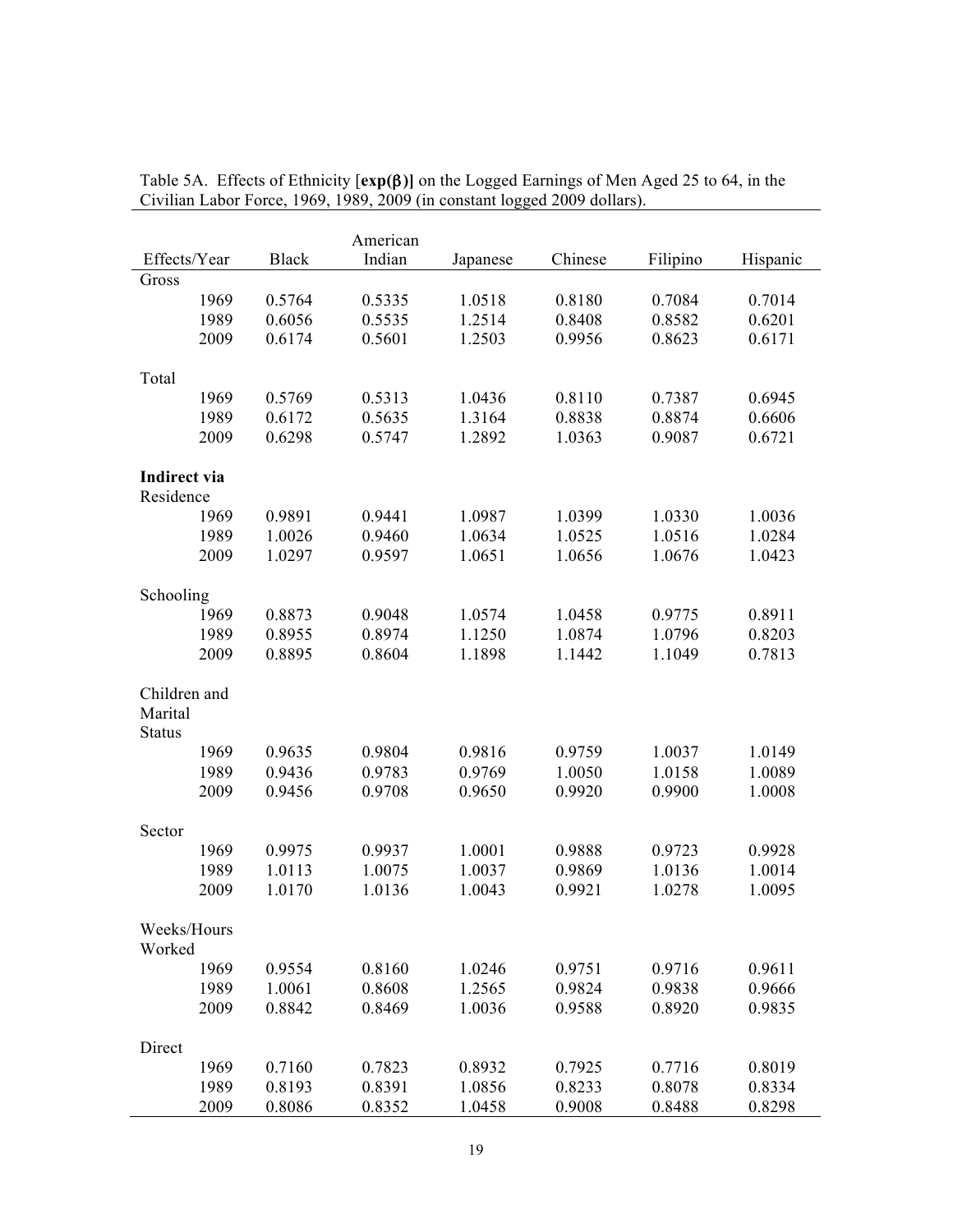|                         | American     |              |        |          |         |          |          |  |  |  |
|-------------------------|--------------|--------------|--------|----------|---------|----------|----------|--|--|--|
|                         | Effects/Year | <b>Black</b> | Indian | Japanese | Chinese | Filipino | Hispanic |  |  |  |
| Gross                   |              |              |        |          |         |          |          |  |  |  |
|                         | 1969         | 0.7721       | 0.6293 | 1.3019   | 1.1999  | 1.1204   | 0.7985   |  |  |  |
|                         | 1989         | 0.9862       | 0.7207 | 1.3046   | 1.1642  | 1.3603   | 0.8148   |  |  |  |
|                         | 2009         | 0.8935       | 0.7122 | 1.2117   | 1.1933  | 1.2737   | 0.7154   |  |  |  |
|                         |              |              |        |          |         |          |          |  |  |  |
| Total                   |              |              |        |          |         |          |          |  |  |  |
|                         | 1969         | 0.7840       | 0.6436 | 1.2941   | 1.1629  | 1.1148   | 0.7896   |  |  |  |
|                         | 1989         | 0.9885       | 0.7189 | 1.3352   | 1.2230  | 1.4110   | 0.8308   |  |  |  |
|                         | 2009         | 0.9088       | 0.7189 | 1.2786   | 1.3173  | 1.4120   | 0.7758   |  |  |  |
| Indirect via            |              |              |        |          |         |          |          |  |  |  |
| Residence               |              |              |        |          |         |          |          |  |  |  |
|                         | 1969         | 1.0164       | 0.9914 | 1.1505   | 1.1035  | 1.0833   | 1.0342   |  |  |  |
|                         | 1989         | 1.0266       | 0.9370 | 1.0979   | 1.0889  | 1.0759   | 1.0587   |  |  |  |
|                         | 2009         | 1.0357       | 0.9492 | 1.0689   | 1.0800  | 1.0631   | 1.0524   |  |  |  |
|                         |              |              |        |          |         |          |          |  |  |  |
| Schooling               |              |              |        |          |         |          |          |  |  |  |
|                         | 1969         | 0.9078       | 0.8885 | 1.0331   | 1.0387  | 1.1582   | 0.8943   |  |  |  |
|                         | 1989         | 0.9230       | 0.9076 | 1.0995   | 1.0674  | 1.1593   | 0.8343   |  |  |  |
|                         | 2009         | 0.8995       | 0.8743 | 1.1562   | 1.1027  | 1.1613   | 0.7962   |  |  |  |
|                         |              |              |        |          |         |          |          |  |  |  |
| Children and<br>Marital |              |              |        |          |         |          |          |  |  |  |
|                         |              |              |        |          |         |          |          |  |  |  |
| <b>Status</b>           | 1969         | 0.9128       | 0.8560 | 1.0253   | 0.9700  | 1.0874   | 0.8681   |  |  |  |
|                         | 1989         | 0.9963       | 0.9881 | 1.0051   | 0.9708  | 0.9462   | 0.9570   |  |  |  |
|                         | 2009         | 0.9884       | 0.9894 | 1.0178   | 1.0067  | 0.9897   | 0.9789   |  |  |  |
|                         |              |              |        |          |         |          |          |  |  |  |
| Sector                  |              |              |        |          |         |          |          |  |  |  |
|                         | 1969         | 0.9288       | 0.9363 | 0.9499   | 1.0079  | 0.9569   | 0.9820   |  |  |  |
|                         | 1989         | 1.0512       | 1.0157 | 1.0051   | 1.0057  | 1.0347   | 1.0252   |  |  |  |
|                         | 2009         | 1.0506       | 1.0183 | 1.0066   | 1.0058  | 1.0480   | 1.0189   |  |  |  |
|                         |              |              |        |          |         |          |          |  |  |  |
|                         | Weeks/Hours  |              |        |          |         |          |          |  |  |  |
| Worked                  |              |              |        |          |         |          |          |  |  |  |
|                         | 1969         | 1.0744       | 0.9066 | 1.1774   | 1.1654  | 1.1168   | 0.9980   |  |  |  |
|                         | 1989         | 1.0000       | 0.8910 | 1.0532   | 1.1154  | 1.1802   | 1.0033   |  |  |  |
|                         | 2009         | 0.9986       | 0.9416 | 0.9898   | 1.0727  | 1.0782   | 1.0277   |  |  |  |
| Direct                  |              |              |        |          |         |          |          |  |  |  |
|                         | 1969         | 0.8467       | 0.8934 | 0.9809   | 0.9249  | 0.8856   | 0.8974   |  |  |  |
|                         | 1989         | 0.9960       | 0.9453 | 1.0396   | 0.9662  | 0.9790   | 0.9556   |  |  |  |
|                         | 2009         | 0.9407       | 0.9132 | 0.9800   | 1.0183  | 1.0228   | 0.9032   |  |  |  |

|  |  |                                                                           | Table 5B. Effects of Ethnicity $[exp(\beta)]$ on the Logged Earnings of Women Aged 25 to 64, in the |  |
|--|--|---------------------------------------------------------------------------|-----------------------------------------------------------------------------------------------------|--|
|  |  | Civilian Labor Force, 1969, 1989, 2009 (in constant logged 2009 dollars). |                                                                                                     |  |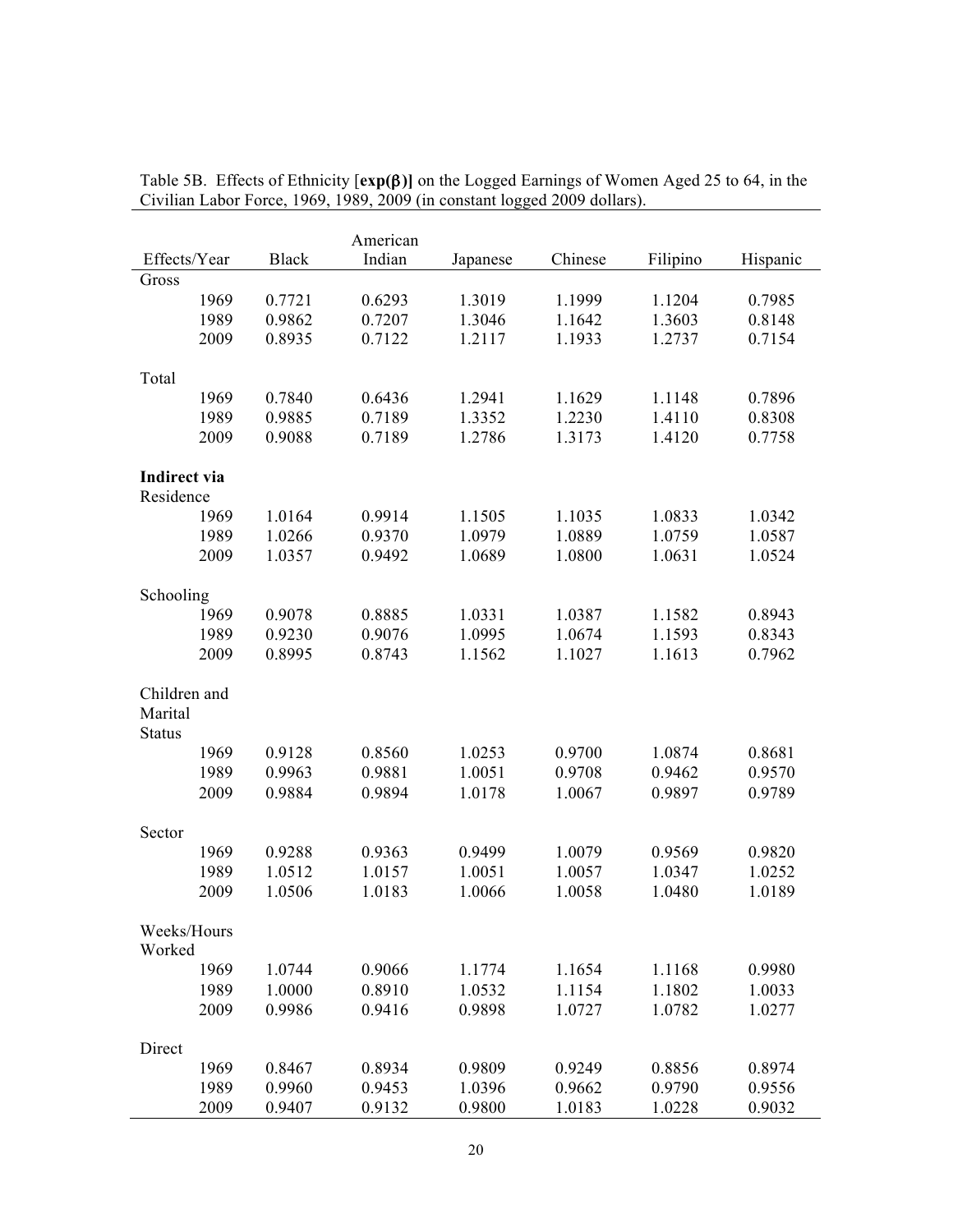# **Bibliography**

Alba, Richard and Victor Nee. 2003. *Remaking the American Mainstream: Assimilation and Contemporary Immigration*. Cambridge, MA: Harvard University Press.

Alwin, Duane F. and Robert M. Hauser. 1975. "The Decomposition of Effects in Path Analysis." *American Sociological Review* 40:37-47.

Blau, Peter M. and Otis Dudley Duncan. 1967. *The American Occupational Structure*. New York: John Wiley.

Bloome, Deirdre. 2014. "Racial Inequality Trends and the Intergenerational Persistence of Income and Family Structure." *American Sociological Review* 79: 1196–1225.

Budig, Michelle J. and Paula England. 2001. "The Wage Penalty for Motherhood." *American Sociological Review* 66: 204-225.

Charles, Maria and David B. Grusky. 2004. *Occupational Ghettos: The Worldwide Segregation of Women and Men.* Stanford, CA: Stanford University Press.

Collins, Patricia Hill. 1998. "It's All in the Family: Intersections of Gender, Race, and Nation." Hypatia 13: 62-82.

Corcoran, Mary, and Greg J. Duncan. 1979. "Work History, Labor Force Attachment, and Earnings Differences Between Races and Sexes." *Journal of Human Resources* 14:  $3 - 20$ .

Featherman, David L. and Robert M. Hauser. 1978. *Opportunity and Change*. New York: Academic Press.

Glazer, Nathan and Daniel Patrick Moynihan. 1970.*Beyond the melting pot: the Negroes, Puerto Ricans, Jews, Italians, and Irish of New York City.* Cambridge, MA: MIT Press.

Gordon, Milton M. 1964. *Assimilation in American Life: The Role of Race, Religion and National Origins.* New York: Oxford University Press.

Greely, Andrew M. 1974. *Ethnicity in the U.S.: A Preliminary Reconnaissance*. New York: John Wiley and Sons.

Greenman, Emily and Yu Xie. 2008. "Double Jeopardy? The Interaction of Race and Gender on Earnings in the U.S." *Social Forces* 86: 1217-1244.